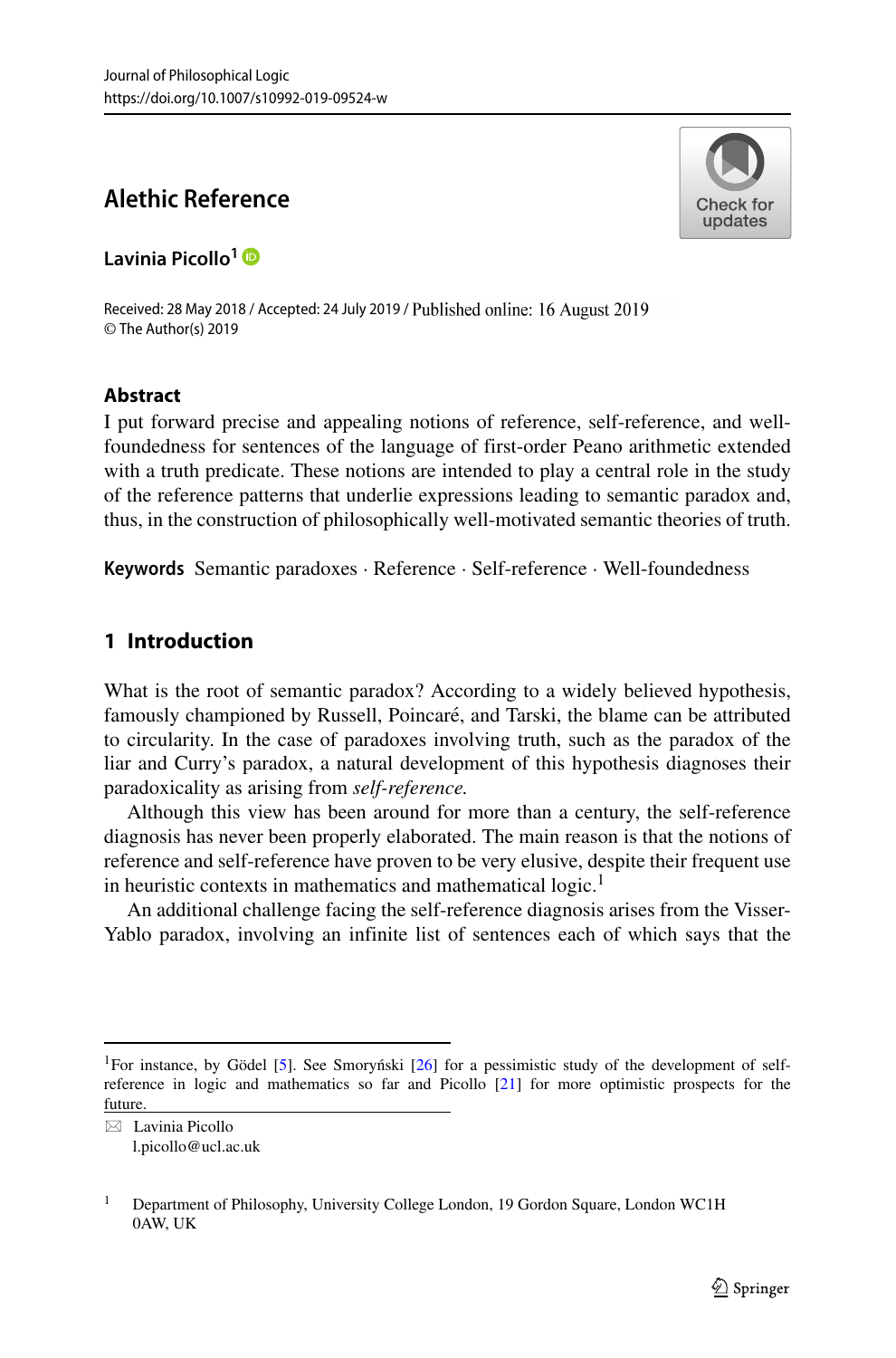subsequent sentences are untrue.<sup>[2](#page-1-0)</sup> Appealing to plausible truth principles, it can be shown, paradoxically, that none of these sentences can be true but at least one of them must be at the same time. Many authors have questioned whether the Visser-Yablo paradox exhibits genuine self-reference: since every sentence on the list apparently refers only to the ones that show up later, none obviously refers back to itself.

While the Visser-Yablo paradox triggered an extensive discussion of reference, self-reference, and paradoxicality, one of the main upshots has proven to be that the notions of reference (and self-reference) in the literature are not fit for purpose: the primary contenders are often imprecise, defective, and in some cases even trivial.<sup>[3](#page-1-1)</sup> On this note, the debate ended with a serious scepticism.

My main aim in this paper is to present a systematic and rigorous account of reference *in the context of truth*, which I call "alethic reference", in order to show this scepticism is unfounded. I provide a formally well-defined account of reference and self-reference which, I argue, coheres with and generalizes our guiding intuitive judgements of referentiality. My account is then used to assess the self-reference diagnosis of semantic paradoxicality; I argue that the diagnosis fails, since the Visser-Yablo paradox does not involve self-reference in the relevant sense. However, my theory of reference can nevertheless be used to show that there is a grain of truth in the self-reference hypothesis: in my companion paper [\[22\]](#page-21-1) I show how restricting the T-schema to sentences which do not exhibit certain problematic patterns of reference – including but not exhausted by self-reference – allows us to construct classically consistent, sound, and attractive theories of truth.

The plan of the paper is as follows. Section [2](#page-1-2) provides a technical introduction, followed by an overview of the state of the issue regarding the inadequacy of extent notions of reference and self-reference deployed in the literature on the semantic paradoxes. Section [3](#page-6-0) then puts forward precise definitions of reference, selfreference, well-foundedness, and other related concepts, which, I argue, overcome the main obstacles faced by the pre-existing notions. Finally, in Section [4](#page-19-0) I extract some conclusions.

## <span id="page-1-2"></span>**2 Technical and Philosophical Preliminaries**

#### **2.1 Formal Truth Theories**

Let  $\mathscr L$  be the language of first-order Peano arithmetic (PA) and let  $\mathscr L_T$  augment  $\mathscr L$ with a monadic predicate T, to express truth. Let contains  $=$ ,  $\neg$ ,  $\wedge$ ,  $\vee$ ,  $\rightarrow$ ,  $\neg$ ,  $\wedge$ , and  $\exists$  as logical constants, an individual constant 0, a monadic function symbol S, two dyadic function symbols  $+$  and  $\times$ , and a finite stock of extra function symbols for primitive recursive (p.r.) functions to be specified. All other logical and non-logical symbols occurring in formulae are to be understood as the usual abbreviations. Let  $\mathbb N$  be the

<sup>&</sup>lt;sup>2</sup>See Herzberger [\[12\]](#page-20-2), Visser [\[28\]](#page-21-2), and Yablo [\[29,](#page-21-3) [30\]](#page-21-4).

<span id="page-1-1"></span><span id="page-1-0"></span><sup>3</sup>As stressed by Leitgeb [\[18\]](#page-20-3) and Cook [\[4\]](#page-20-4). A pessimistic conclusion is also reached in Halbach & Visser [\[7,](#page-20-5) [8\]](#page-20-6).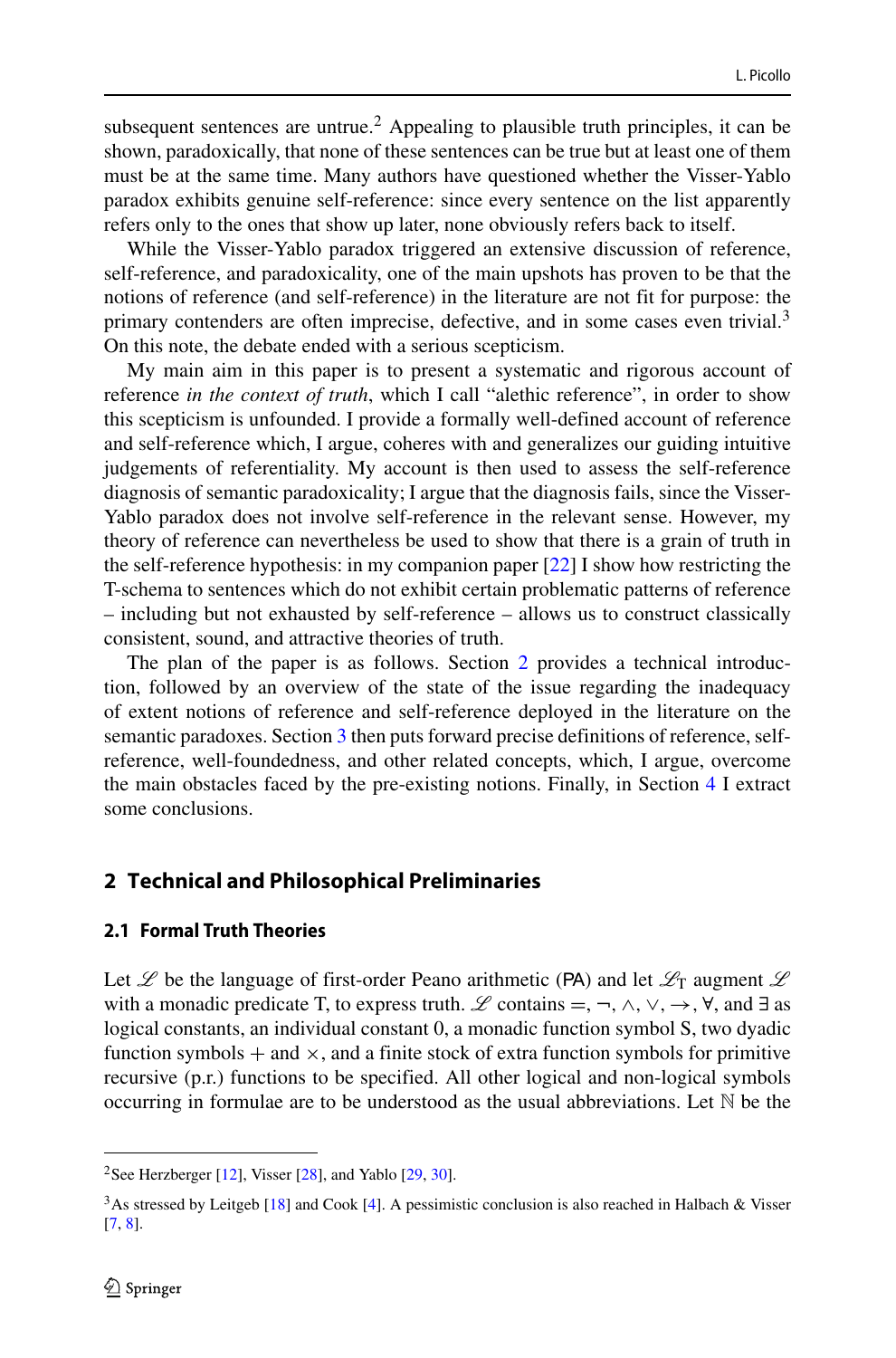standard interpretation of L, with  $\omega$  as its domain. Then, for each  $n \in \omega$ , L has a term  $\overline{n}$  (the numeral of *n*) denoting *n*, consisting of *n* occurrences of S followed by 0.

We work with a fixed (effective and monotonic) coding of expressions of  $\mathcal{L}_T$  by numbers in  $\omega$ . If  $\sigma$  is a string of symbols of  $\mathscr{L}_T$ , we write  $\lceil \sigma \rceil$  for the numeral of its code.<sup>4</sup> We often identify expressions of  $\mathcal{L}_T$  with their codes if there's no room for confusion. Unless otherwise indicated, by "formula" and "sentence" we mean formula of  $\mathcal{L}_T$  and sentence of  $\mathcal{L}_T$ , respectively.

Although  $\mathscr{L}_T$  speaks in the first instance about natural numbers, the arithmetization of syntax allows it to express many syntactic properties, relations, and functions. Thus truth theories can be formulated in  $\mathcal{L}_T$ , with background syntactic principles formulated in  $L$ .

Theories can have either a semantic or an axiomatic presentation. A semantic truth theory consists of a model or family of models  $\langle \mathbb{N}, \Gamma \rangle$  expanding  $\mathbb{N}$  to  $\mathscr{L}_T$ , where  $\Gamma$  is the extension of  $T$  in the model. By contrast, axiomatic truth theories result from adding truth-theoretic axioms to a syntax theory – usually PA. We assume PA contains the defining recursion equations for each extra function symbol in  $\mathcal{L}$ . As is well known, PA is strong enough to represent every recursive relation between numbers and, therefore, expressions of  $\mathcal{L}_T$ , and to weakly represent every recursively enumerable relation. Let PAT consist of the axioms of PA formulated in  $\mathscr{L}_T$  with induction for the whole language. Call an axiomatic truth theory in  $\mathcal{L}_T$  any recursive extension of PAT. Of course, some theories will be highly incomplete and others simply unsound, but the terminology is convenient.

#### <span id="page-2-3"></span>**2.2 Diagonalization and Tarski's Theorem**

Ideally, any truth theory (whether semantic or axiomatic) would satisfy Tarski's condition of material adequacy, according to which all instances of the following schema hold in the theory:

> <span id="page-2-2"></span> $T\ulcorner\varphi\urcorner \leftrightarrow \varphi$  $\overline{\varphi}$ <sup> $\overline{\varphi}$ </sup>  $\Leftrightarrow$   $\varphi$  (T-schema)

This is often called a "disquotational" principle, and its instances "T-biconditionals". Unfortunately, it cannot be implemented unrestrictedly, as the language is 'expressive enough' to allow for paradoxical expressions such as liar sentences.

Let **v** abbreviate a string of variables  $v_1, \ldots, v_n$  different from *x* and  $y$ .<sup>[5](#page-2-1)</sup>

**Theorem 1** (**Diagonalization**) *For every formula*  $\varphi(x, v)$  *there is a formula*  $\psi(v)$ *s.t. the (universal closure of the) following equivalence is a theorem of* PAT*:*

$$
\psi(\mathbf{v}) \leftrightarrow \varphi(\ulcorner \psi \urcorner, \mathbf{v}) \tag{1}
$$

<span id="page-2-0"></span><sup>&</sup>lt;sup>4</sup>We require that the coding is effective and monotonic to avoid certain issues brought up by Heck [\[10\]](#page-20-7) and Halbach & Visser [\[7,](#page-20-5) [8\]](#page-20-6). An effective coding is such that, given a number *n*, there is an algorithm to determine which expression it codifies (if any) and, vice versa, given an expression *σ* there is an algorithm that delivers the code of  $\sigma$ . A coding is monotonic if, for every two expressions  $\sigma$  and  $\sigma'$ , if  $\sigma$  occurs in *σ*<sup>'</sup>, then the code of *σ* is smaller than the code of *σ*<sup>'</sup>.

<span id="page-2-1"></span> $5$ The following result due to Montague [\[20\]](#page-20-8) is a generalization to formulae with an arbitrary number of free variables of a theorem of Carnap [\[3\]](#page-20-9), which in turn generalizes Godel's construction of a self-referential statement for the proof of his first incompleteness theorem.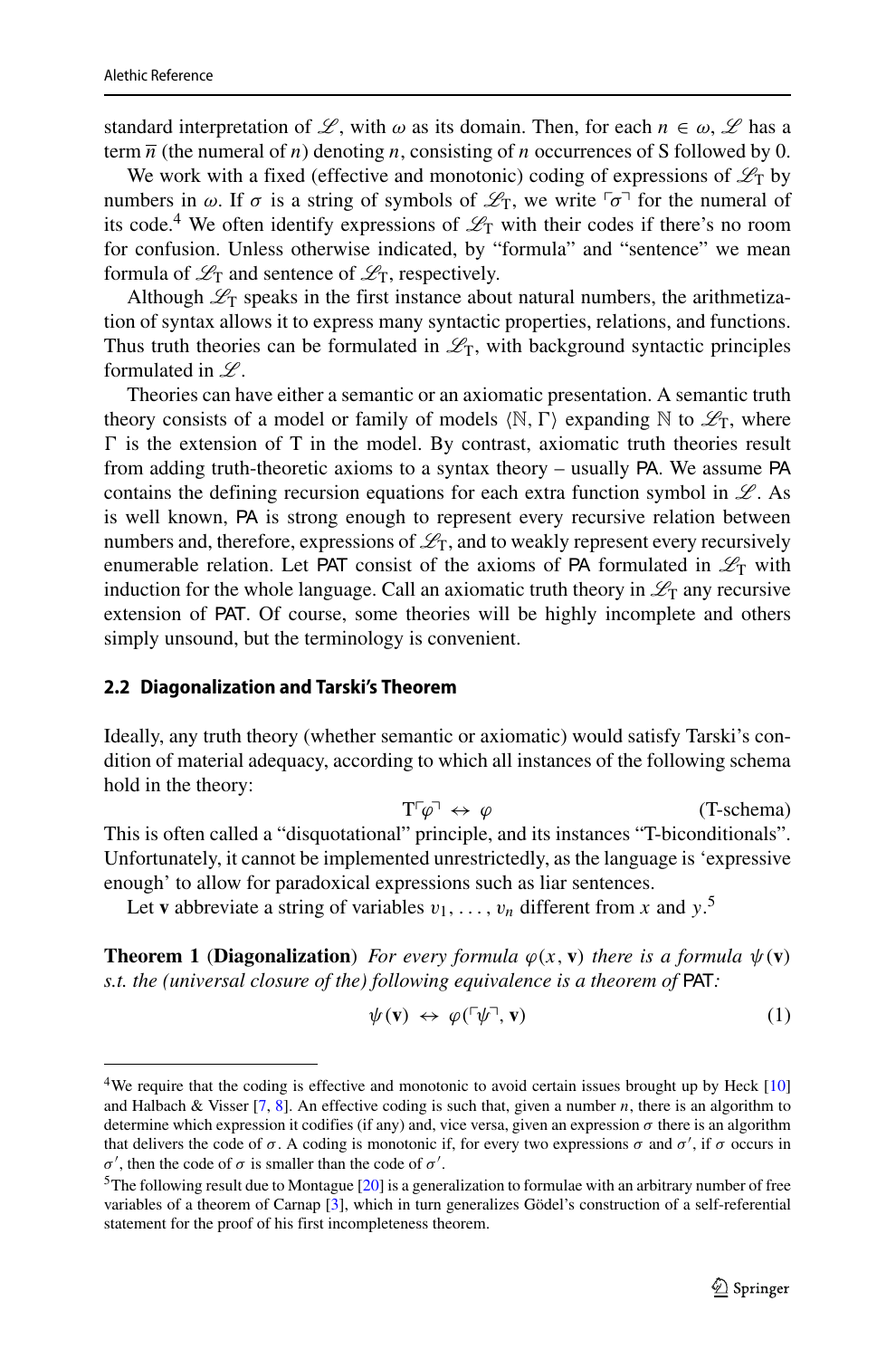*Proof* Let Diag $(x, y)$  represent the p.r. diagonalization function that takes a formula  $\varphi(x, \mathbf{v})$  and returns  $\forall x$  ( $x = \lceil \varphi(x, \mathbf{v}) \rceil \rightarrow \varphi(x, \mathbf{v})$ ). Then,

<span id="page-3-0"></span>
$$
\forall x (x = \forall y (Diag(x, y) \to \varphi(y, \mathbf{v}))^{\top} \to \forall y (Diag(x, y) \to \varphi(y, \mathbf{v})))
$$
 (2)

is the result of diagonalizing  $\forall y$  (Diag $(x, y) \rightarrow \varphi(y, \mathbf{v})$ ). Notice that [\(2\)](#page-3-0) is the  $\psi(\mathbf{v})$ we are looking for. Let *n* be the code of [\(2\)](#page-3-0). [\(2\)](#page-3-0) is logically equivalent to

$$
\forall y \, (\text{Diag}(\forall y (\text{Diag}(x, y) \to \varphi(y, \mathbf{v}))^{\top}, y) \to \varphi(y, \mathbf{v}))
$$

which is equivalent in PAT to  $\varphi(\overline{n}, \mathbf{v})$ . Thus, the following is a theorem of PAT:

$$
\forall x (x = \forall y (Diag(x, y) \to \varphi(y, \mathbf{v}))^{\top} \to \forall y (Diag(x, y) \to \varphi(y, \mathbf{v}))) \leftrightarrow \varphi(\overline{n}, \mathbf{v})
$$

This is the 'universal' proof of the diagonal lemma. An analogous 'existential' proof can be given in terms of an alternative diagonalization function represented by Diag<sup>∃</sup>(x, y) that maps each formula  $\varphi(x, \mathbf{v})$  to  $\exists x$  ( $x = \varphi(x, \mathbf{v}) \land \varphi(x, \mathbf{v})$ ). Applying 'existential' diagonalization to the predicate  $\exists y \left( \text{Diag}^{\exists}(x, y) \land \varphi(y, \mathbf{v}) \right)$  we also obtain a suitable  $\psi(\mathbf{v})$ . This and the proof of Theorem 1 will become relevant later.

In equivalences of the form [\(1\)](#page-2-2),  $\psi(\mathbf{v})$  is said to be a fixed point of  $\varphi(x, \mathbf{v})$ . If *x* is the only free variable in  $\varphi$ ,  $\psi$  is a sentence, commonly regarded as saying of itself that it has the property expressed by  $\varphi(x)$ , whatever exactly that is. Thus, fixedpoint sentences are considered to be self-referential, and diagonalization is seen as the paradigmatic mechanism for obtaining such self-referential sentences.

Let  $\varphi$  in Theorem 1 be  $\neg Tx$ . Then we know there is a sentence  $\lambda$  such that the following is a theorem of PAT:

<span id="page-3-1"></span>
$$
\lambda \leftrightarrow \neg T \negthinspace \ulcorner \lambda \negthinspace \urcorner \tag{3}
$$

*λ* is normally understood as a liar sentence, i.e. a sentence saying of itself that it is untrue. Given [\(3\)](#page-3-1), no classical consistent extension of PAT can contain an instance of the T-schema for *λ* and, *a fortiori*, unrestricted disquotation is untenable. This, in essence, is Tarski's undefinability result. Similar results arise for semantic theories of truth. No model  $\langle N, \Gamma \rangle$  of  $\mathcal{L}_T$  can validate the T-biconditional for  $\lambda$ , as all theorems of PAT are true in  $\langle \mathbb{N}, \Gamma \rangle$ , including [\(3\)](#page-3-1). Thus, we say  $\lambda$  is paradoxical.

Another example of a paradox is given by the following:

<span id="page-3-2"></span>
$$
\kappa \leftrightarrow (\mathbf{T}^{\mathsf{T}} \kappa^{\mathsf{T}} \to 0 \neq 0) \tag{4}
$$

This biconditional obtains in PAT by Theorem 1, diagonalizing  $Tx \to 0 \neq 0$ . *κ* is taken to be a Curry sentence, i.e. a sentence that says of itself that it entails something false. Just like in the case of the liar, the T-biconditional for  $\kappa$  is inconsistent with [\(4\)](#page-3-2), so we say *κ* is paradoxical.

As a final example of paradoxicality consider the following 2-liar cycle:

<span id="page-3-3"></span>
$$
\lambda_1 \leftrightarrow \neg T \gamma_2 \qquad (5)
$$
  
\n
$$
\lambda_2 \leftrightarrow T \gamma_1 \qquad \qquad
$$

Theorem 1 guarantees that both biconditionals are provable in PAT by diagonalizing  $\neg$ T<sup>T</sup>*x*<sup> $\bar{x}$ </sup>. Given a formula  $\varphi$  with exactly one free variable *v*, let  $\neg$  $\varphi$  $(\dot{v})$ <sup> $\bar{v}$ </sup> be short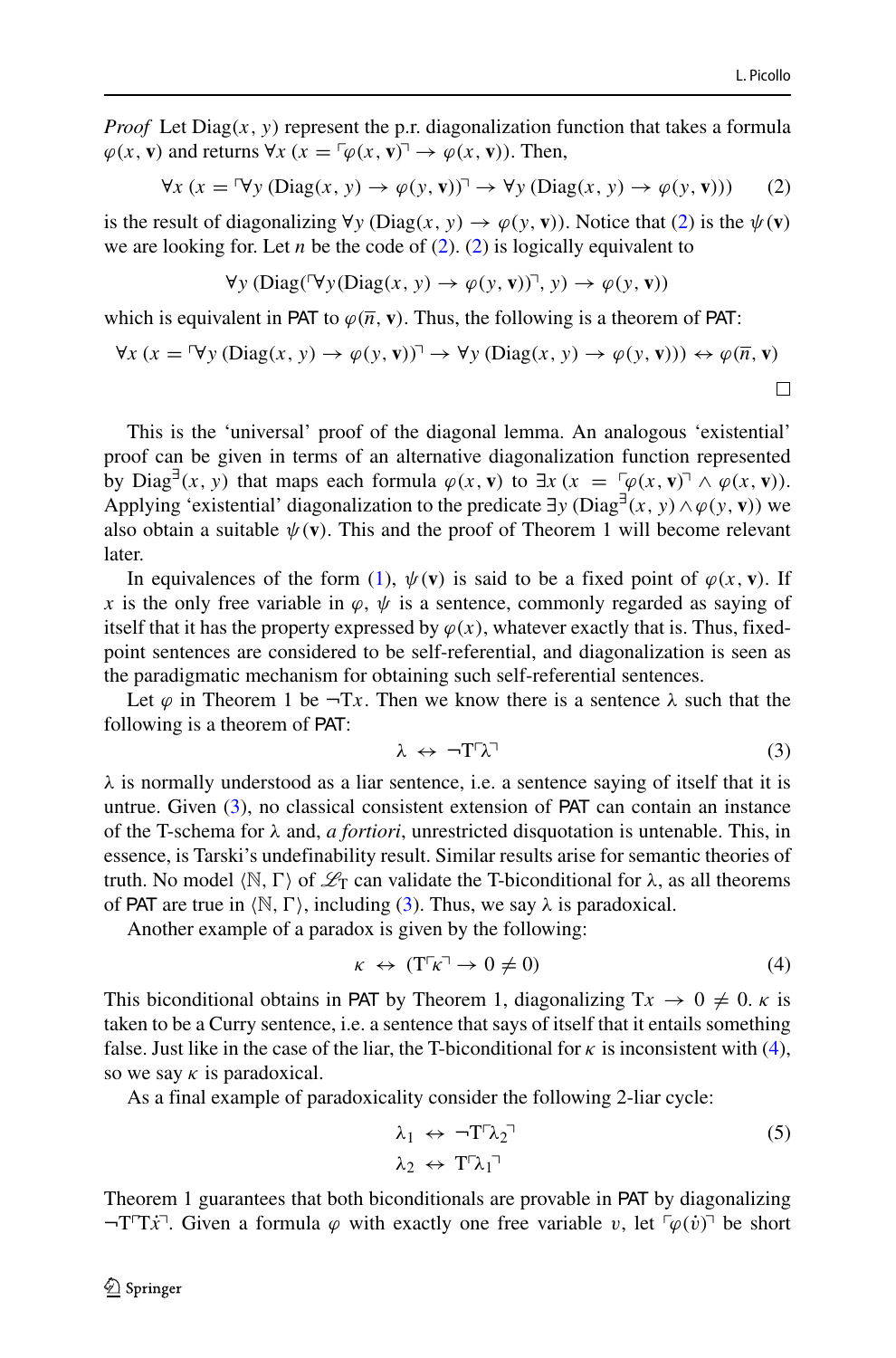for  $\lceil \varphi \rceil$  $(v/\lceil v \rceil)$ , where *x* is a term of *L* for the p.r. function that maps each natural number to the code of its numeral, and  $x(y/z)$  for the (p.r.) substitution function that takes a formula  $\varphi$ , a term *t*, and a variable *v* and returns the formula that results from replacing all free occurrences of *v* in  $\varphi$  with *t*. Since *v* is free in  $\lceil \varphi(v) \rceil$ , we can quantify over it. Clearly, the equivalences in [\(5\)](#page-3-3) are inconsistent with the Tbiconditionals for  $\lambda_1$  and  $\lambda_2$ ; so we say the latter are paradoxical.

## <span id="page-4-2"></span>**2.3 The Visser-Yablo Paradox and (Self-)Reference**

According to the self-reference diagnosis, all paradoxical expressions involving truth share a common reference pattern, namely, self-reference. This is intuitively clear in the case of the liar, Curry sentences, and of liar cycles, but not so much of the sentences that comprise the Visser-Yablo paradox, each of which say only of the ones that follow that they are untrue. The existence of the Visser-Yablo sentences can be proved in PAT, diagonalizing the formula  $\forall z (z > w \rightarrow \neg Tx(\dot{z}/\sqrt{\nu})$ ). By Theorem 1, there is a predicate  $Y(w)$  such that

$$
\forall w \left( Y(w) \leftrightarrow \forall z \left( z > w \to \neg T\Gamma Y(\dot{z})^{\top} \right) \right)
$$

is provable in PAT. Instantiating *w* in each numeral, we obtain the following biconditionals, i.e. the list:

<span id="page-4-3"></span>
$$
Y(0) \leftrightarrow \forall z (z > 0 \to \neg T\Gamma Y(\dot{z})^T)
$$
  
\n
$$
Y(\bar{1}) \leftrightarrow \forall z (z > \bar{1} \to \neg T\Gamma Y(\dot{z})^T)
$$
  
\n...  
\n
$$
Y(\bar{n}) \leftrightarrow \forall z (z > \bar{n} \to \neg T\Gamma Y(\dot{z})^T)
$$
  
\n...  
\n...

By reductio ad absurdum, from the T-biconditionals for  $Y(\overline{n})$  we can easily derive  $\neg$ T<sup>T</sup> $Y(\overline{n})^T$  for each  $n \in \omega$ , as well as  $\neg$  $\neg$ z $\neg$ T $\neg$  $Y(\dot{z})^T$ . On the other hand,  $\neg$ z $\neg$ T $\neg$  $Y(\dot{z})^T$ does not follow in PAT plus the T-biconditionals, which means that the theory is consistent.<sup>6</sup> However, note that no model  $\langle \mathbb{N}, \Gamma \rangle$  of  $\mathcal{L}_T$  can make all T-biconditionals for each  $Y(\overline{n})$  true at the same time: since each  $\neg T^{r}Y(\overline{n})^{\neg}$  would have to be true in the model, so would  $\forall z$  ¬T<sup>-</sup> $Y(z)$ <sup>-</sup>. For these reasons, the Visser-Yablo paradox is not considered to be a paradox in the strict sense, but an *ω*-paradox. Despite not directly leading to a contradiction in our axiomatic theories, it is still problematic, as no semantic truth theory can validate all T-biconditionals for the sentences in the list.

The presence or absence of self-reference in the Visser-Yablo list has been exten-sively discussed in the literature.<sup>[7](#page-4-1)</sup> It ultimately transpired that the notions of reference and self-reference deployed in the discussion were incomplete, defective, and in some cases even trivial. As Leitgeb points out, there are at least two notions of reference at play in the debate, a 'naïve' and an 'incomplete' one. According to the naïve account,

<span id="page-4-0"></span><sup>&</sup>lt;sup>6</sup>See Hardy [\[9\]](#page-20-10) and Ketland [\[14,](#page-20-11) [15\]](#page-20-12). Note that inferring  $\forall z$   $\neg$ T $\forall$ ( $\dot{z}$ )<sup> $\exists$ </sup> from the set of all its instances  $\neg T^{\prime}Y(\overline{n})^{\prime}$  would require an infinitary rule, not admissible in finitary systems such as the ones we are working with.

<span id="page-4-1"></span><sup>&</sup>lt;sup>7</sup>See, for instance, Priest  $[23]$ , Beall  $[1]$ , and Cook  $[4]$ .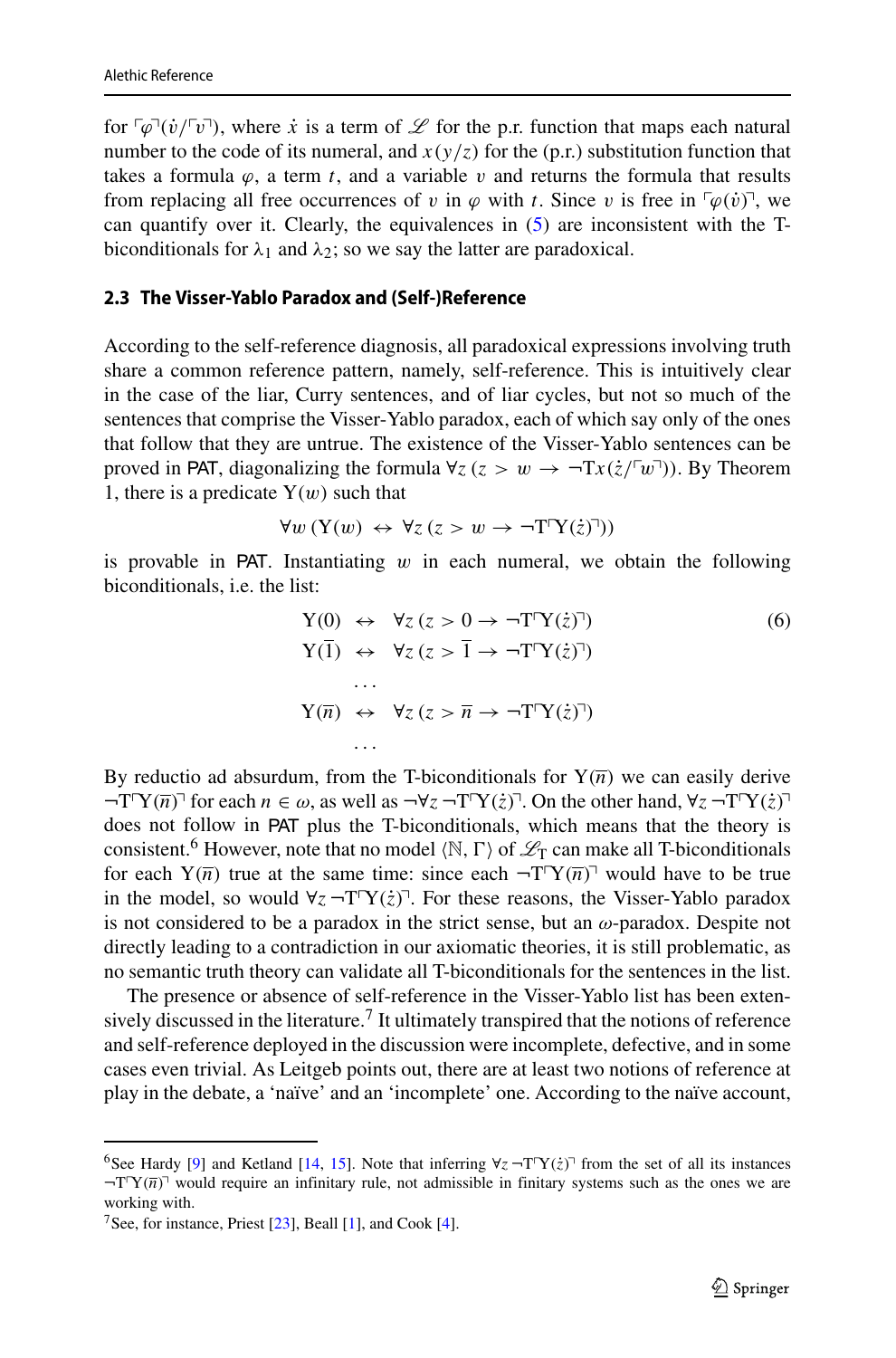self-referential sentences  $\psi$  are fixed points of some predicate  $\varphi(v)$ , as in [\(1\)](#page-2-2). This accounts for the liar, liar cycles, and other paradoxical expressions such as Curry sentences. Underlying this notion of self-reference is the idea that a sentence refers to every object that is mentioned in an equivalent expression:

**Naïve reference:** a sentence  $\varphi$  refers to an object  $\varphi$  (e.g. a sentence) if there is a sentence  $\psi(t)$  that is (e.g. arithmetically) equivalent to  $\varphi$  and  $t$  denotes  $o$ .

This notion is naïve in the sense of being trivial. For instance, every sentence  $\varphi$  is (logically) equivalent to  $\varphi \wedge (T^{\lceil} \varphi \rceil \rightarrow T^{\lceil} \varphi \rceil)$  and, more generally, to  $\varphi \wedge (T^{\lceil} \psi \rceil \rightarrow$  $T^{\dagger}\psi$ <sup>-</sup>), where  $\psi$  can be any sentence. As a consequence, every sentence refers to every sentence, including itself. This is unacceptable; a good notion of reference must impose more restrictive criteria.

According to the second notion Leitgeb traces in the literature, sentences can refer to an object in two ways. They can either contain a term denoting the object or state something about it by means of a description:

- **Incomplete reference:** 1. Reference by mention: a sentence  $\varphi$  refers to an object *o* if it contains a term denoting *o*.
	- 2. Reference by description:<sup>8</sup> a sentence of the form  $\forall x (\varphi(x) \rightarrow \psi(x))$  refers to an object *o* if the latter satisfies  $\varphi(x)$ .

This notion nicely reflects pre-theoretical intuitions. For instance, the sentence  $\neg$ T<sup>T</sup> $0 = 0$ <sup>T</sup> surely refers to  $0 = 0$ ; and the sentence  $\forall x$  (Bew<sub>PA</sub> $(x) \rightarrow Tx$ ), stating that all theorems of PA are true, surely refers to the theorems of PA.

The problem with incomplete reference, however, is that it gives no information as to whether (and how) quantified sentences of a different logical form may refer: for instance, sentences of the form  $\forall x \varphi$  where  $\varphi$  is not a conditional and existential claims. It is by no means clear how to fill in this gap to account for, e.g. the *prima facie* self-referential status of the liar in [\(3\)](#page-3-1) or the cycle of liars in [\(5\)](#page-3-3), given that we cannot hold that reference is closed under *logical* equivalence, on pain of trivializing the notion. In Milne's words,

Provable material equivalence in a theory is not normally a criterion of synonymy so we must suppose that it is something particular to gödel biconditionals that is at issue. For a number of reasons the case is hard to make. (Milne [\[19,](#page-20-14) p. 212])

The deficiency of both available concepts led many to adopt a rather pessimistic attitude towards the notions of reference and self-reference, in particular in the context of arithmetic. Leitgeb [\[18,](#page-20-3) p. 13] writes: "we either suspect that much philosophical work lies ahead of us before the question is finally settled, or that otherwise the question is ill-posed, i.e. that the talk of self-referentiality is to be banished from scientific contexts". It's now time to abandon this pessimistic attitude, at least when

<span id="page-5-0"></span><sup>8</sup>I'm following Heck's [\[10\]](#page-20-7) terminology here. The tacit underlying idea is that claims of the form  $\forall x (\varphi(x) \rightarrow \psi(x))$  are restricted quantificational claims, saying of the  $\varphi$ s that they are  $\psi$ .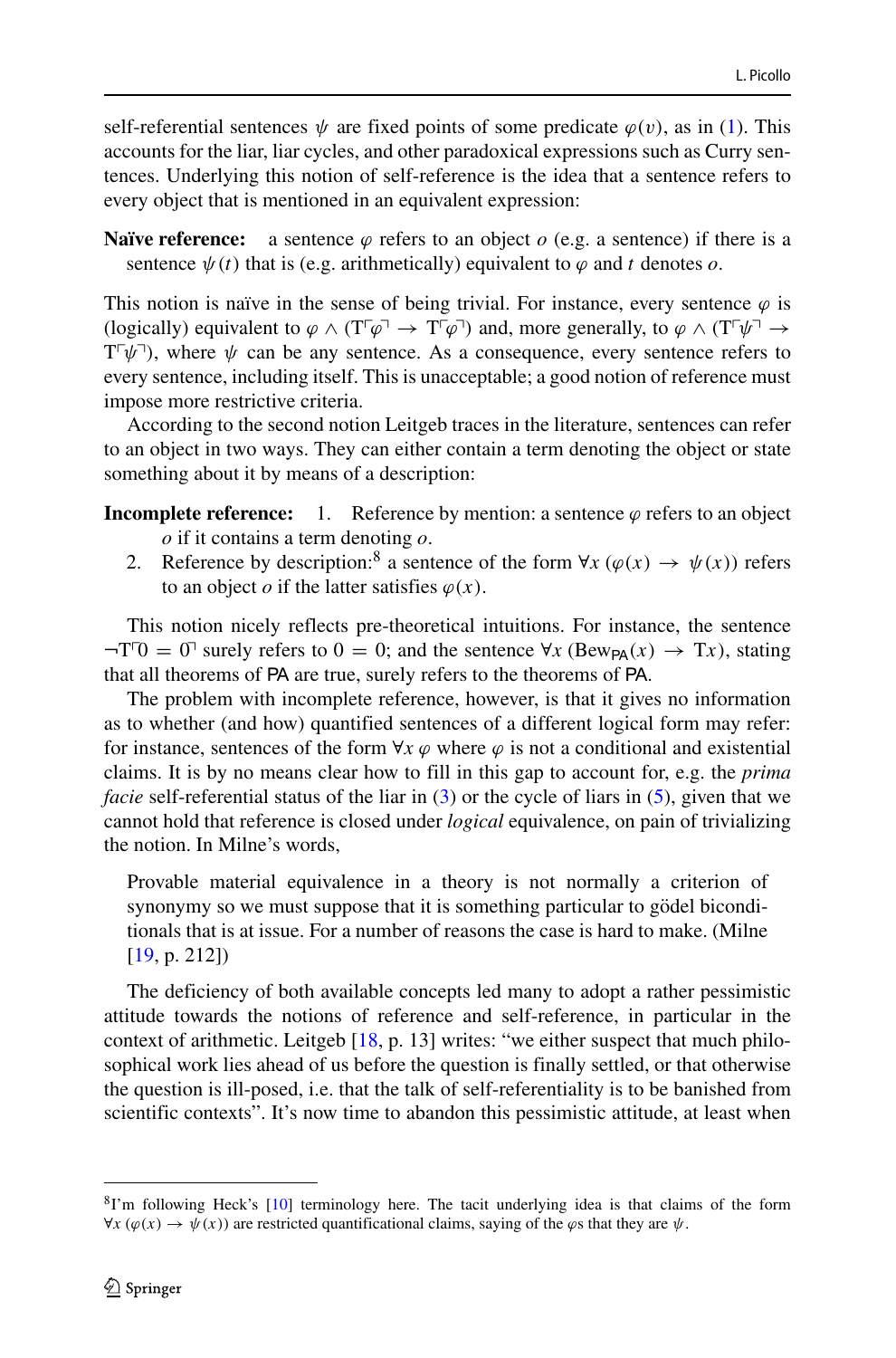it comes to reference in the context of theories of truth.<sup>[9](#page-6-1)</sup> In the next section I advance a natural way of completing the incomplete notion of reference *just in the context of truth*, giving the expected verdict for all (normally considered to be) clear cases, including the liar and its variants.

With the right notions of alethic reference and self-reference in place, we will be in a position to properly evaluate the orthodox view on semantic paradoxes. Moreover, the new notions also allow us to formulate sensible restrictive criteria for instances of disquotation resulting in philosophically and technically appealing truth theories, as shown in my companion paper [\[22\]](#page-21-1).

## <span id="page-6-0"></span>**3 Alethic Reference**

### **3.1 Four Features of Reference**

The main purpose of this section is to give an adequate and precise definition of reference in the context of truth, inspired by and extending the incomplete notion outlined in Section [2.3.](#page-4-2) But before we start, four remarks are in order.

First, one should be careful to confuse the notion of reference we are after neither with the Fregean notion – the truth value of a sentence – nor with the notion of about-ness.<sup>[10](#page-6-2)</sup> Although they have a strong family resemblance, reference is more tied to the syntactic structure of sentences than aboutness. While tautologies are sometimes considered to be about nothing in particular because they convey no information, we would intuitively say that expressions such as  $T^{\dagger}\varphi^{\dagger} \to T^{\dagger}\varphi^{\dagger}$  still refer to  $\varphi$ , as Leitgeb's incomplete notion predicts. $<sup>11</sup>$ </sup>

Second, and related to the previous point, closure under logical equivalence should not be required from a definition of reference, as indicated in Section [2.3.](#page-4-2) On pain of triviality, reference cannot be extensional. It must be *hyperintensional*.

Third, throughout the paper we will understand reference exclusively as a binary relation between *sentences* of  $\mathcal{L}_T$ , and not between sentences and numbers. The reason is simple. We are concerned with arithmetic not as a theory of numbers but of syntax, for the study of formal truth theories and the semantic paradoxes and related phenomena that might affect them.

Note that, since reference to sentences is achieved via a coding, whether a sentence refers to another will inevitably depend on the coding we choose. This choice, even if restricted to effective and monotonic codings, is always fairly arbitrary. As a consequence, what sentences an expression refers to is also very often an arbitrary matter. This is to be expected. The coding we work with fixes the denotation of the terms of

<span id="page-6-1"></span> $91$  hope to have dissipated some doubts already in Picollo [\[21\]](#page-20-1), as I have shown how to define reference, self-reference, and other referential patterns in the pure language of arithmetic. Unfortunately, it is not possible to simply extend those notions to  $\mathcal{L}_T$ , as what we are after in this paper is not reference simpliciter but a special kind of reference that only concerns the truth predicate. I come back to this in footnote 15. <sup>10</sup>See Putnam [\[24\]](#page-21-6) and Goodman [\[6\]](#page-20-15) for a historical overview and Urbaniak [\[27\]](#page-21-7) and Yablo [\[31\]](#page-21-8) for

<span id="page-6-2"></span>modern takes on aboutness.

<span id="page-6-3"></span><sup>&</sup>lt;sup>11</sup> See as well Leitgeb [\[18\]](#page-20-3), Cook [\[4\]](#page-20-4), Halbach & Visser [\[7,](#page-20-5) [8\]](#page-20-6), and footnote 17.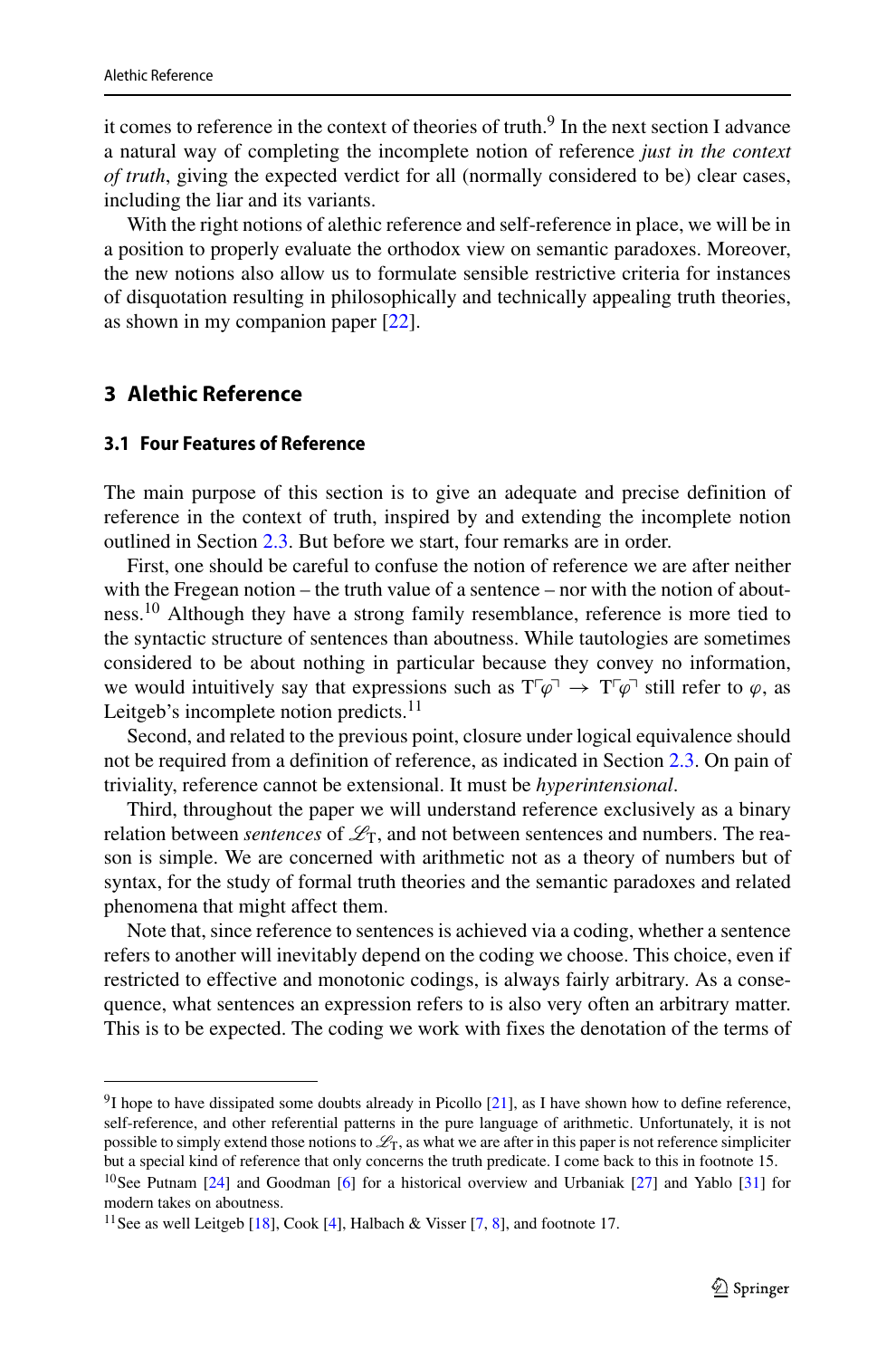$\mathscr L$  to sentences of  $\mathscr L_T$  from 'outside'.<sup>[12](#page-7-0)</sup> It is only natural that what a sentence refers to depends on the denotation of the terms that occur in it. Moreover, the arbitrariness of the coding will not cause any inconvenience in the formulation of truth systems, as what counts as an instance of disquotation also depends on the coding and varies accordingly.[13](#page-7-1)

Finally, we will only focus on *alethic* reference, that is, reference in the context of truth. Let  $Bew_{PA}(x)$  weakly represent provability in PA in a natural way.<sup>[14](#page-7-2)</sup> If we diagonalize  $\neg$ Bew<sub>PA</sub> $(x)$  we obtain a sentence  $\gamma$  such that

$$
\gamma \leftrightarrow \neg \text{Bew}_{\text{PA}}(\ulcorner \gamma \urcorner) \tag{7}
$$

is provable in PA.  $\gamma$  is also known as the "Gödel sentence of PA". Since  $\gamma$  has been obtained exactly in the same way as the liar sentence  $\lambda$ , one might conclude it is as self-referential as the latter. Nonetheless, *γ* is completely unparadoxical, as is every other expression belonging to the pure language of arithmetic. Self-reference and other pathological patterns only become dangerous when combined with the truth predicate (and other semantic or logical notions such as satisfaction, property instantiation, and class membership). Thus, we are only interested in the sentences an expression  $\varphi$  refers to insofar as they fall in the scope of T in  $\varphi$ .<sup>[15](#page-7-3)</sup> For instance, we would like to say that  $\lceil \psi \rceil = \lceil \psi \rceil \wedge \lceil \text{Tr} \varphi \rceil$  or  $\text{Bew}_{\text{PA}}(\lceil \psi \rceil) \rightarrow \lceil \text{Tr} \varphi \rceil$  alethically refer – or just "refer", for short – to  $\varphi$  but not to  $\psi$ . Making this idea precise is the aim of the rest of this section.

#### <span id="page-7-4"></span>**3.2 Reference by Mention**

The incomplete notion of reference identifies two ways in which sentences may refer: by mention and by description. Let us first spell out the alethic version of reference by mention (m-reference) in precise terms.

**Definition 1** (**M-reference**) Let  $\varphi$  and  $\psi$  be sentences.  $\varphi$  *m-refers* to  $\psi$  iff  $\varphi$  contains a subsentence of the form Tt and  $\mathbb{N} \models t = \lceil \psi \rceil$ .

A sentence  $\varphi$  m-refers only to those sentences denoted by closed terms that follow T in *ϕ*. This means, on the one hand, that terms occurring in the scope of other predicates do not play a role, as anticipated. For instance, while ¬Bew<sub>PA</sub>(<sup>Γ</sup>γ<sup>⊤</sup>) doesn't m-refer to any expression,  $Bew_{PA}(\text{d} = 0) \wedge T^{\text{T}} 0 \neq 0$ <sup>n</sup> m-refers to  $0 \neq 0$  but not to  $0 = 0$ . On the other hand, it means that proper subterms of terms occurring after T are to be ignored. Let  $\neg$  be a function symbol of  $\mathscr L$  representing the p.r. function that

<span id="page-7-0"></span><sup>&</sup>lt;sup>12</sup>One might wonder, in the light of Putnam's  $[25]$  model-theoretic argument, if there is an alternative way of fixing the reference of the terms of a language at all.

 $13$  See Heck [\[10\]](#page-20-7).

<span id="page-7-1"></span><sup>&</sup>lt;sup>14</sup>See Halbach & Visser  $[7, 8]$  $[7, 8]$  $[7, 8]$ .

<span id="page-7-3"></span><span id="page-7-2"></span><sup>&</sup>lt;sup>15</sup>This is why extending the notions of reference for the pure language of arithmetic I put forward in Picollo [\[21\]](#page-20-1) to  $\mathcal{L}_T$  is not viable, as anticipated in footnote 9. However, they can serve a heuristic role in the formulation of the alethic notions.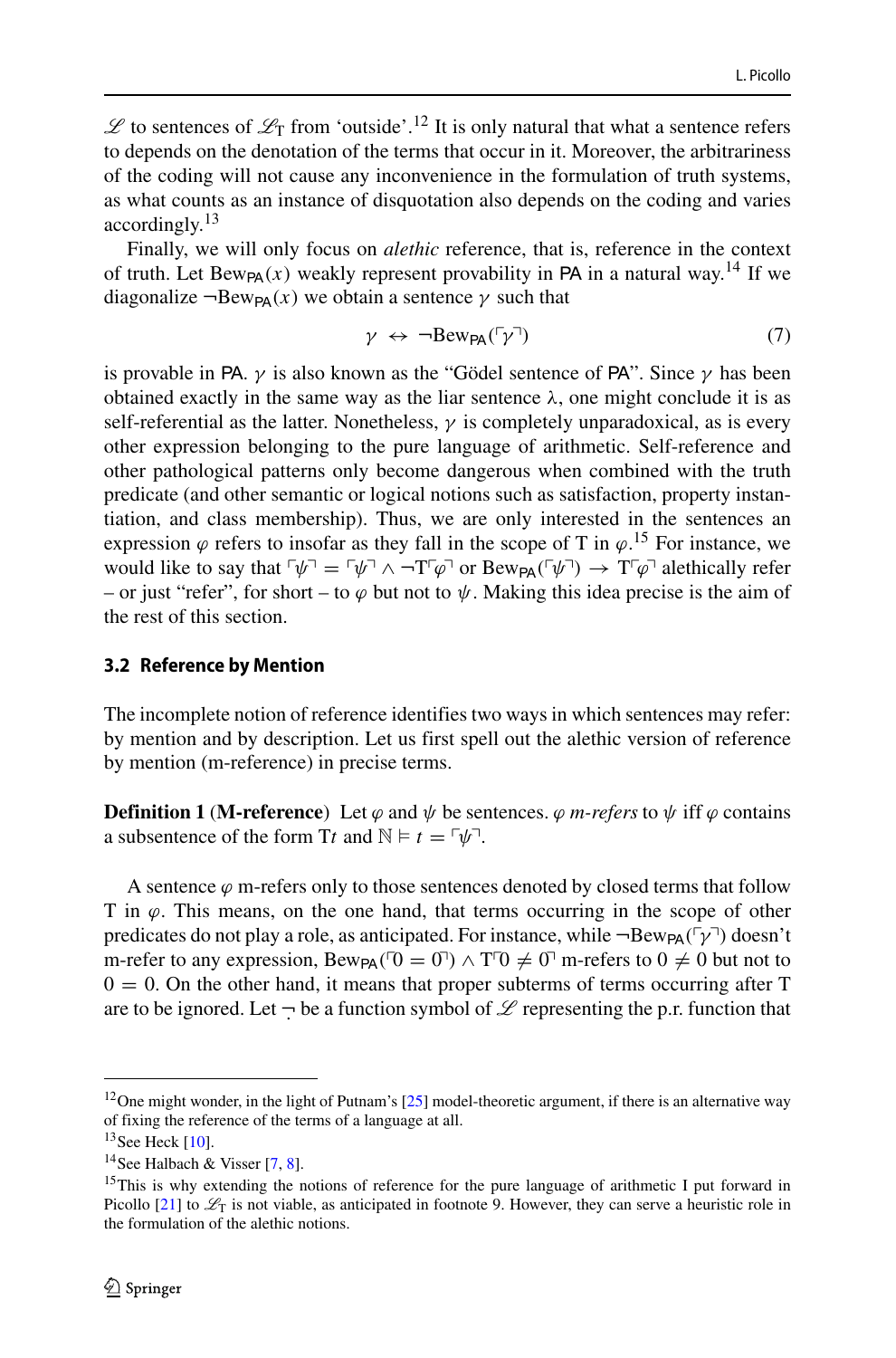maps each formula to its negation (and similarly for other logical connectives). Then  $T\overline{\cdot}^{\lceil \varphi \rceil}$  m-refers not to  $\varphi$  but to  $\neg \varphi$ .

This may seem too restrictive. Strictly speaking, only the sentence denoted by *t* (if any) falls in the scope of the truth predicate in  $T_t$ . Nonetheless, one might think that by ignoring *t*'s subterms we could be overlooking dangerous reference patterns. I show this is not the case in my companion paper [\[22\]](#page-21-1). Moreover, note that allowing that T*t* m-refers to all denotations of subterms of *t* would result in a grossly overgenerating notion. For instance,  $T \neg \ulcorner \varphi \urcorner$  would m-refer not only to  $\varphi$  but also to every sentence  $\psi$  whose code is smaller than  $\varphi$ 's; and the same goes for  $T^{\tau}\varphi$ <sup>-</sup>. For  $\tau\varphi$ <sup>-</sup> is a complex term of the form  $S...S0$ , of which  $\neg \psi$ <sup> $\neg$ </sup> is a subterm. As a consequence, many expressions would be wrongfully classified as self-referential or unfounded, prompting unnecessarily restrictive truth theories.

Although the equivalences delivered by Theorem 1 do not suffice to establish that the fixed points obtained by Diagonalization m-refer to themselves even in the presence of T, there is a stronger version of this result that does so to a certain extent.

**Theorem 2** (**Strong Diagonalization**) *For every formula*  $\varphi(x, v)$  *there is a term t s.t. the following is a theorem of* PA*:*

$$
t = \lceil \varphi(t, \mathbf{v}) \rceil
$$

We say that  $\varphi(t, \mathbf{v})$  is a strong fixed point of  $\varphi(x, \mathbf{v})$ . A proof of this result can be found in Jeroslow  $[13]$ .<sup>16</sup> All that is required is that the language contains a function symbol for the substitution function, as is the case of  $\mathscr{L}$ . Thus, strongly diagonalizing, for instance, the predicate  $\neg Tx$ , we obtain in PA the following identity:

$$
l = \ulcorner \neg \text{Tr}
$$

that is, a sentence that m-refers to itself.<sup>[17](#page-8-1)</sup>  $\neg$ Tl is a 'strong' liar sentence. In general, strong fixed points of formulae  $\varphi(x)$  with subformulae of the form Tx in which x occurs free are self-m-referential according to Definition 1.

However, self-m-reference might not obtain if, instead, T is followed by an open term  $s(x)$  in  $\varphi(x)$ . For instance, suppose  $s(x)$  represents a function mapping each sentence to  $0 = 0$ . In that case, every strong fixed point of  $\neg$ *Ts(x)* will refer to  $0 = 0$  and not to itself. As another example, consider the formula  $T \rightarrow x$ . Strong Diagonalization delivers a term l' such that

<span id="page-8-2"></span>
$$
l' = \mathbf{T} \cdot \mathbf{l}' \tag{8}
$$

is a theorem of PA.  $T\neg l'$  is a sentence that says not of itself but of *its negation* that it is true. However, note that, according to Definition 1, whilst  $T\neg l'$  does not m-refer to itself, its negation does. Thus, despite not being self-referential  $T\neg l'$  will be deemed unfounded (cf. Definition 9), as it m-refers to a self-referential expression.

<span id="page-8-0"></span><sup>&</sup>lt;sup>16</sup>It is not clear who formulated the result first, but applications of it can be found already in the 1950s, e.g. by Henkin [\[11\]](#page-20-17) and Kreisel [\[16\]](#page-20-18).

<span id="page-8-1"></span><sup>&</sup>lt;sup>17</sup>The condition that a sentence m-refers to itself is also known as the "Kreisel-Henkin" criterion for self-reference. See Halbach & Visser [\[7\]](#page-20-5).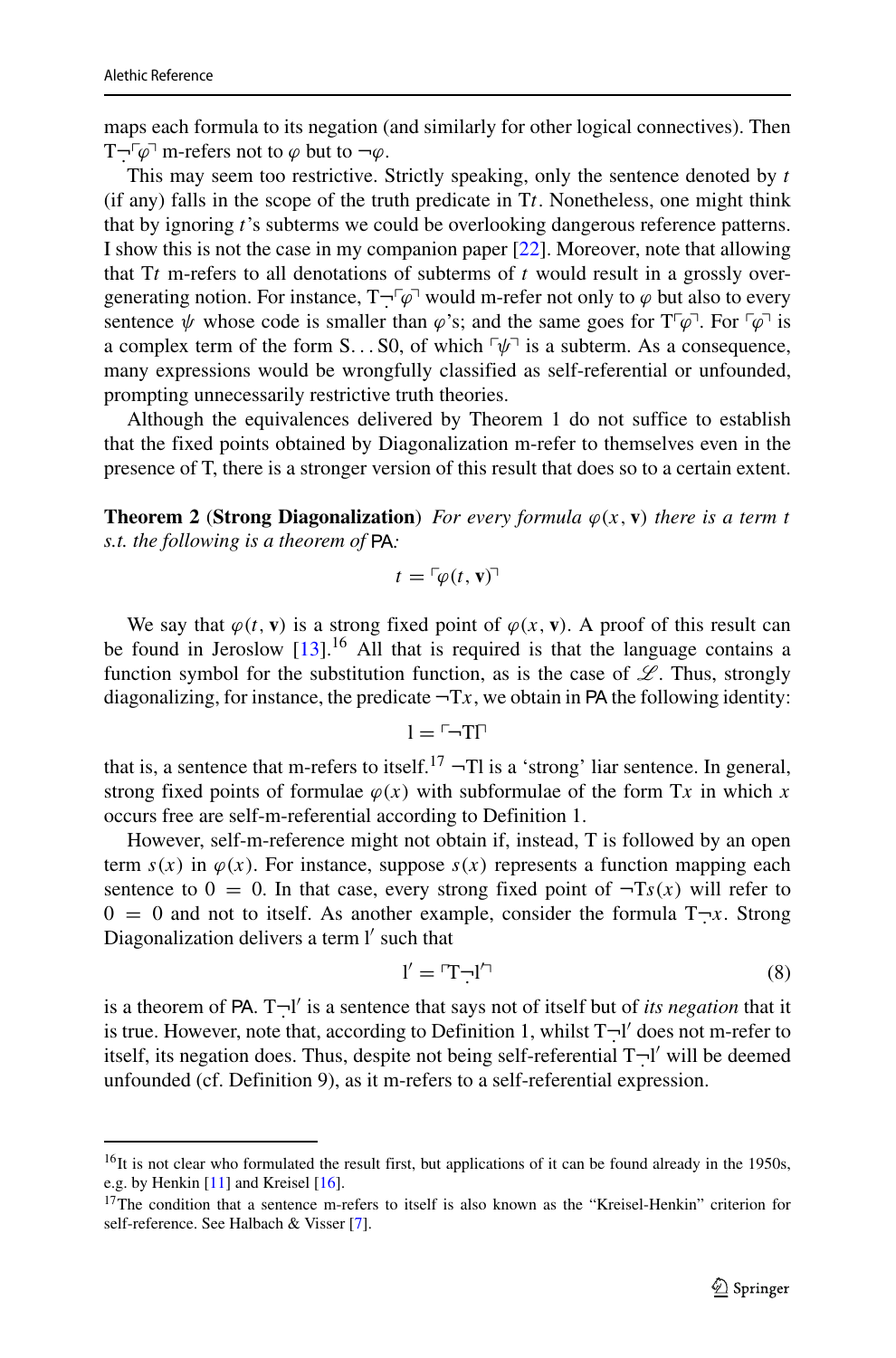All that matters for m-reference is the occurrence of subsentences of the form T*t*. Any two sentences with the same atomic subsentences of this kind m-refer to the same expressions. This means the notion is trivially compositional:  $\neg \varphi$ ,  $\nforall v \varphi$ , and  $\exists v \varphi$  m-refer to whatever  $\varphi$  m-refers to, and  $(\varphi \land \psi)$ ,  $(\varphi \lor \psi)$ , and  $(\varphi \to \psi)$  m-refer to everything either  $\varphi$  or  $\psi$  m-refer to. Thus, m-reference is closed under negation, but also renaming of variables and the introduction and elimination of dummy quantifiers – i.e. that don't bind any variable. As a consequence, it is also closed under a kind of equivalence – more fine grained than logical equivalence – that allows for all valid transformations that do not add or remove *types* of atoms. Furthermore, m-reference is closed under Leibniz's Law: if  $s = t$ , then  $\varphi$  and  $\varphi[s/t]$  m-refer to the same expressions.

#### <span id="page-9-2"></span>**3.3 Reference by Quantification**

Things are somewhat more complicated in the case of reference by description and, in general, in cases where reference is achieved via the presence of quantifiers, which I call "reference by quantification" (or "q-reference", for short). Let's start by focusing on a paradigmatic example, PA's global reflection principle:

<span id="page-9-1"></span><span id="page-9-0"></span>
$$
\forall x \, (\text{Bew}_{\text{PA}}(x) \to Tx) \tag{GRfn}_{\text{PA}}
$$

According to clause 2 of the incomplete notion of reference,  $(GRf_{P\text{A}})$  refers *just* to all theorems of PA, for it says only of the latter that they are true. The conditional following a universal quantifier *restricts* the referenced sentences to those satisfying the antecedent of the conditional. Thus, in the absence of a conditional, e.g. in  $\forall x \text{ }\mathrm{Tx}$ and  $\forall x$  (Bew<sub>PA</sub> $(x) \wedge Tx$ ), it appears that the sentence must refer to everything.

However, we should not endorse these conditions unrestrictedly in the case of alethic reference.

For one thing, in order to keep reference by mention and reference by quantification apart, it seems reasonable to require that a free variable occurs in the scope of the truth predicate in a sentence for it to refer to other sentences by quantification. For another, we only say that in a statement of the form  $\forall v (\varphi(v) \rightarrow \psi(v))$  q-reference is restricted to the *ϕ*s as long as it is possible to determine which sentences satisfy  $\varphi(v)$ : i.e. if T doesn't occur in  $\varphi$ . Only then do we regard the conditional as restricting reference by means of the antecedent. Recall the aim of this paper is to offer an appropriate account of reference for the study of the reference patterns underlying paradoxical expressions. However, the ultimate hope (realized in the companion paper [\[22\]](#page-21-1)) is to find shared patterns in terms of which we can formulate sensible restricting criteria on the instances of disquotation. In turn, the truth principles we embrace will then determine the extension of the truth predicate. On this approach, there is no 'standard' interpretation of this predicate at our disposal yet. Thus, if T occurs both in  $\varphi$  and  $\psi$ , e.g. in  $\forall x$  (Tx  $\rightarrow$  Tx), we will say the expression refers to every sentence, for the conditional is not reference restricting.

Moreover, complex terms occurring in the scope of T should play a role in the q-reference of expressions just as they do for m-reference. Let *ϕ* be a sentence. In Section [3.2](#page-7-4) I stipulated that, e.g.  $T \neg \neg \varphi$  m-refers to  $\neg \varphi$  and not to  $\varphi$ , because the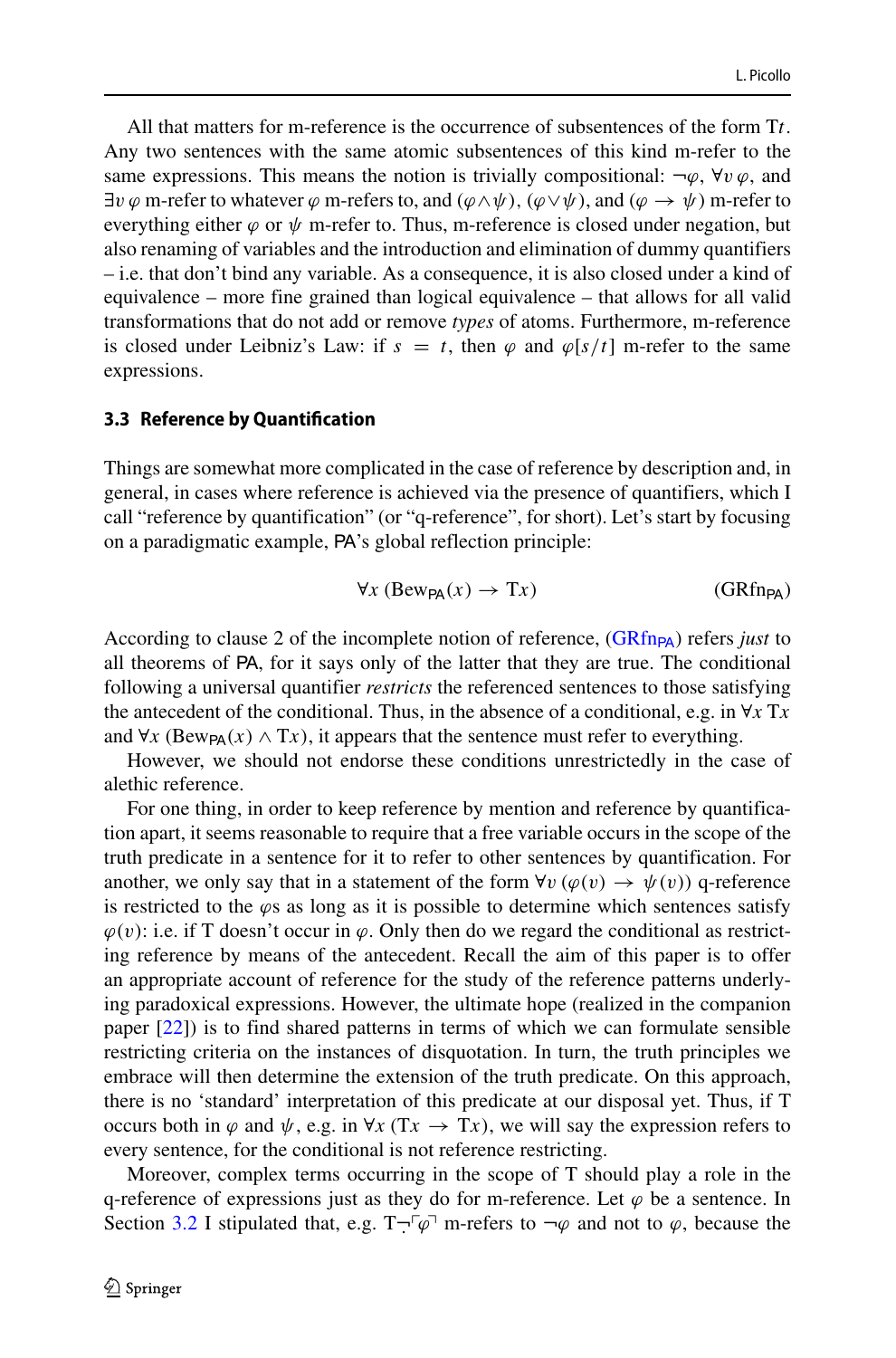former and not the latter occurs in the scope of T. I argued that considering subterms is neither necessary nor desirable. For analogous reasons, I would like to say that

$$
\forall x \ (x = \lceil \varphi \rceil \to \mathbf{T} \rceil x) \tag{9}
$$

q-refers, not to  $\varphi$ , but to  $\neg \varphi$ . Similarly, it seems reasonable to say that  $\forall x$  T $\neg x$ q-refers not to every sentence but just to all negations, and  $\forall x \forall y T(x \rightarrow y)$  to all sentences of conditional form.

A *prima facie* sensible way of capturing this idea is to say that universal claims without a reference-restricting conditional q-refer to what their instances m-refer to, whereas for those with a reference-restricting conditional only the instances with a true antecedent matter. But in order to keep m- and q-reference apart, we should add that the occurrences of the terms in the scope of T in the instances are 'new', that is, they are not present in the sentence itself but are a product of the instantiation of the quantifiers at issue. For instance,  $\forall x (x = \lceil \varphi \rceil \rightarrow Tx \land T \lceil \psi \rceil)$  would q-refer to  $\varphi$  but refer to  $\psi$  only by mention.

However, this proposal is not general enough. It could be that, intuitively, the relevant instances of a universal statement don't m- but q-refer themselves to other sentences, in the presence of *embedded quantifiers*. Consider the following sentence:

<span id="page-10-0"></span>
$$
\forall x (x = \lceil \varphi \rceil \to \forall y (y = \lceil x \rceil \to \mathrm{T}y)) \tag{10}
$$

By analogy with [\(9\)](#page-9-1), [\(10\)](#page-10-0) seems to q-refer to what  $\forall y (y = \neg \lceil \varphi \rceil \rightarrow \text{T}y)$  refers to. But the latter does not m-refer to any expression. Intuitively, it q-refers to ¬*ϕ*. Likewise, the numerical instances of

<span id="page-10-2"></span>
$$
\forall x \ (\text{Bew}_{\text{PA}}(x) \land \forall y \ T(y \rightarrow x)) \tag{11}
$$

are of the form  $Bew_{PA}(\overline{n}) \wedge \forall y T(y \rightarrow \overline{n})$ . Although they do not m-refer to any expression, it looks like they do q-refer, provided that *n* codes a sentence  $\varphi$ . In each such case, we would like to say that  $Bew_{PA}(\lceil \varphi \rceil) \wedge \forall y T(y \rightarrow \lceil \varphi \rceil)$  q-refers to all conditional sentences that have  $\varphi$  as their consequent, due to the right conjunct. Q-reference calls for a *recursive* definition whereby q-referents are specified by considering the m- and q-referents of the quantifier instances of its subsentences. This can be done roughly along the following lines: a universally quantified expression q-refers to what its instances newly m-refer or q-refer to, unless it has a reference-restricting conditional, in which case only the instances with true antecedents are to be considered.

Yet, we should be careful when dealing with *strings of quantifiers*. Consider, for example, the following expression:

<span id="page-10-1"></span>
$$
\forall x \forall y \, (\text{Bew}_{\text{PA}}(x \land y) \to Tx) \tag{12}
$$

Intuitively, [\(12\)](#page-10-1) q-refers just to theorems of PA, as only these fall in the scope of T in the instances satisfying the antecedent. But if we applied our recursive clause unrestrictedly, we would be forced to conclude that  $(12)$  q-refers to every sentence  $\varphi$ of the language, as each  $\forall y$  (Bew<sub>PA</sub>( $\lceil \varphi \rceil \wedge y$ )  $\rightarrow$   $T^{\lceil \varphi \rceil}$ ) m-refers to  $\varphi$ . The recursive clause should be modified to take into account consecutive quantifiers 'all at once'.

What about expressions of a different logical form, such as  $\exists v \varphi(v)$ ,  $\neg \forall v \varphi(v)$ , and  $\exists v \, (\varphi(v) \land \psi(v))$ ? A compositional notion of reference by quantification seems desirable, as in the case of m-reference. This can be achieved by tying q-reference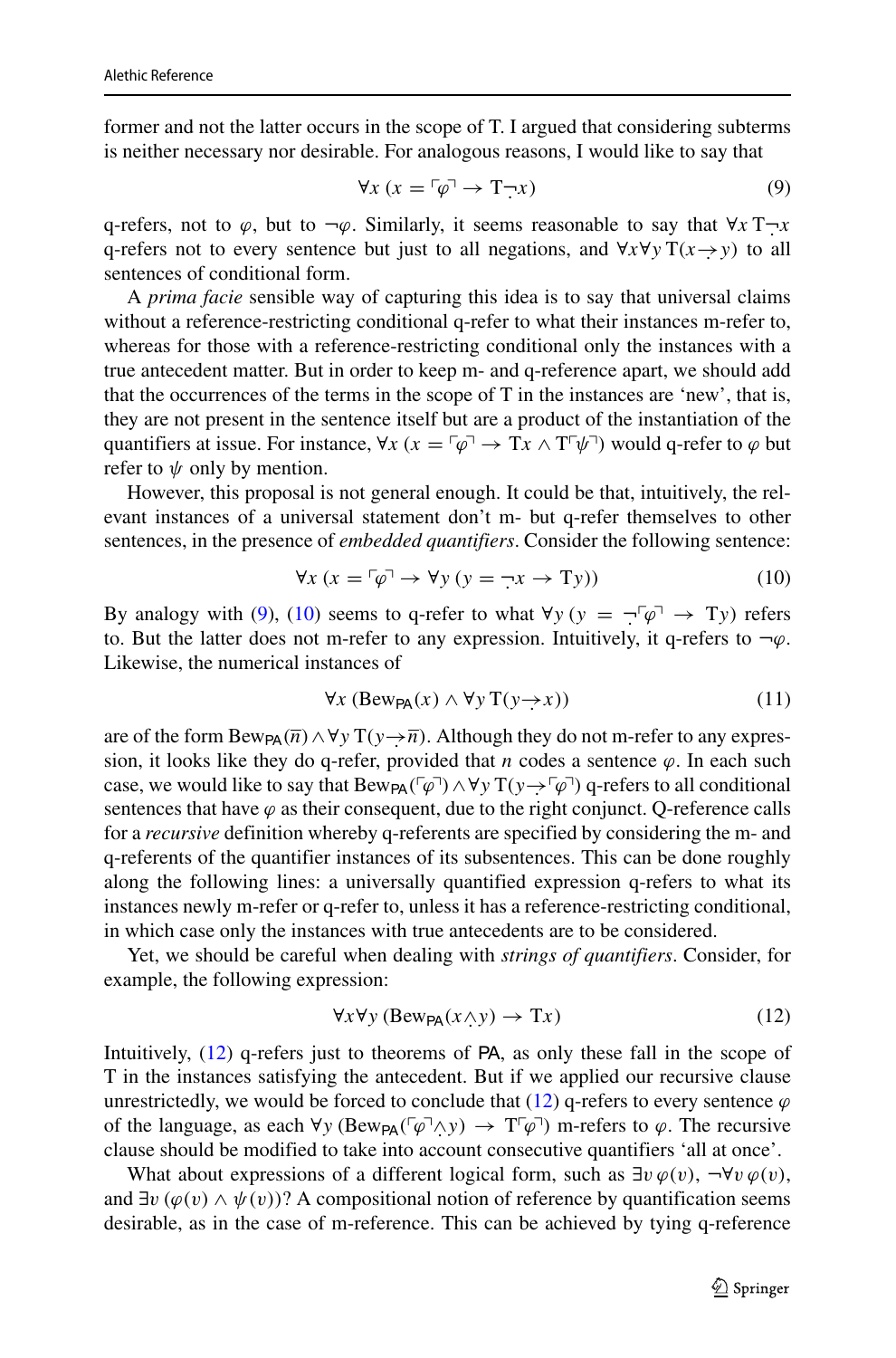to the presence of quantified expressions as *subformulae*. In this way, for instance, sentences of the form  $\neg \forall v \varphi(v)$  and  $\forall v \varphi(v)$  would q-refer to the same expressions. It would also be desirable to close q-reference under renaming of variables, addition and removal of dummy quantifiers, and most importantly, under certain valid propositional transformations that do not add or remove atoms. For example, although  $\varphi$ and  $\varphi \wedge \forall x$  (Tx  $\rightarrow$  Tx) cannot always be said to q-refer to the same sentences, the following pairs of expressions intuitively do:  $\forall v (\varphi \rightarrow \psi)$  and  $\forall v (\neg \psi \rightarrow \neg \varphi)$ , ∀*v (*¬*ϕ* ∨ *ψ)* and ∀*v (ϕ* → *ψ)*, ∃*v (ϕ* ∧ *ψ)* and ∃*v (ψ* ∧ *ϕ)*, ∀*v ϕ* and ∀*v* ¬¬*ϕ*, and ∀*v* ¬*ϕ* and ¬∃*v ϕ*. A definition of q-reference that focuses on universal claims but is closed under these and other propositional transformations could fix the q-reference of expressions of any logical form, including existential statements.

For this reason, to provide a formally precise definition with the outlined characteristics, we first take a detour that consists in 'normalizing' all formulae of  $\mathcal{L}_T$ . Then, q-reference for sentences is defined in terms of their normalizations. Note that distinct sentences may have the same normalization. The normalization procedure therefore induces an equivalence relation – *having the same normalization* – under which q-reference is closed. The notion, however, is not trivialized, for this equivalence relation is more fine grained than logical equivalence (cf. Section [2.3\)](#page-4-2).

Call "prime" any atomic or universal formulae, or their negation. The normalization of an expression is the result of a series of logically valid transformations that deliver a formula in *alethic disjunctive normal form* (ADNF).

**Definition 2** (ADNF) A formula is in ADNF iff it contains no dummy quantifiers and every subformula of the form  $\forall v \varphi$  satisfies the following two conditions:

- 1.  $\varphi$  is a disjunction (of length  $\geq$  0) of conjunctions (of length  $\geq$  0) of primes;<br>2. if  $\varphi$  is of the form  $\psi \vee \gamma$ , then  $\psi$  contains all and only the T-free disjuncts of
- if  $\varphi$  is of the form  $\psi \lor \chi$ , then  $\psi$  contains all and only the T-free disjuncts of  $\varphi$ , if any (and, consequently,  $\chi$  contains all of the T-containing disjuncts, if any).

Formulae in ADNF of the form  $\forall v \varphi$  are roughly in prenex disjunctive normal form, as normally defined in textbooks,<sup>[18](#page-11-0)</sup> except quantifiers are not rearranged to appear at the beginning of the formula. The point of writing these sentences in ADNF is that one can easily see whether or not they take the form of a restricted quantified claim. Consider a sentence containing T whose normalized form is  $\forall v \varphi$ . Clause 1 ensures that  $\varphi$  is written in disjunctive form; clause 2 ensures that all of the T-free disjuncts of  $\varphi$  (if any) are pushed to the left. Thus if  $\varphi$  is  $\psi \vee \chi$  where the disjuncts of  $\psi$  are T-free and the disjuncts of  $\chi$  are not, the original sentence can be seen to be equivalent to the restricted quantificational claim  $\forall$ **v** ( $\neg$  $\psi \rightarrow \chi$ ). In this way, the reference-restricting conditional  $\neg \psi \rightarrow \chi$  is made explicit, and  $\neg \psi$  is guaranteed to encapsulate all truth-free restrictions imposed on the quantifiers ∀**v**. If, in contrast, *ϕ* is not a disjunction or  $\psi$  is not T-free, the quantifiers  $\forall \vec{v}$  in  $\forall \vec{v} \varphi$  are unrestricted.

Since formulae in ADNF cannot contain conditionals or existential quantifiers, the first step in the normalization of an expression is to replace these connectives

<span id="page-11-0"></span><sup>18</sup>See, for instance, Boolos et al. [\[2,](#page-20-19) §19.1].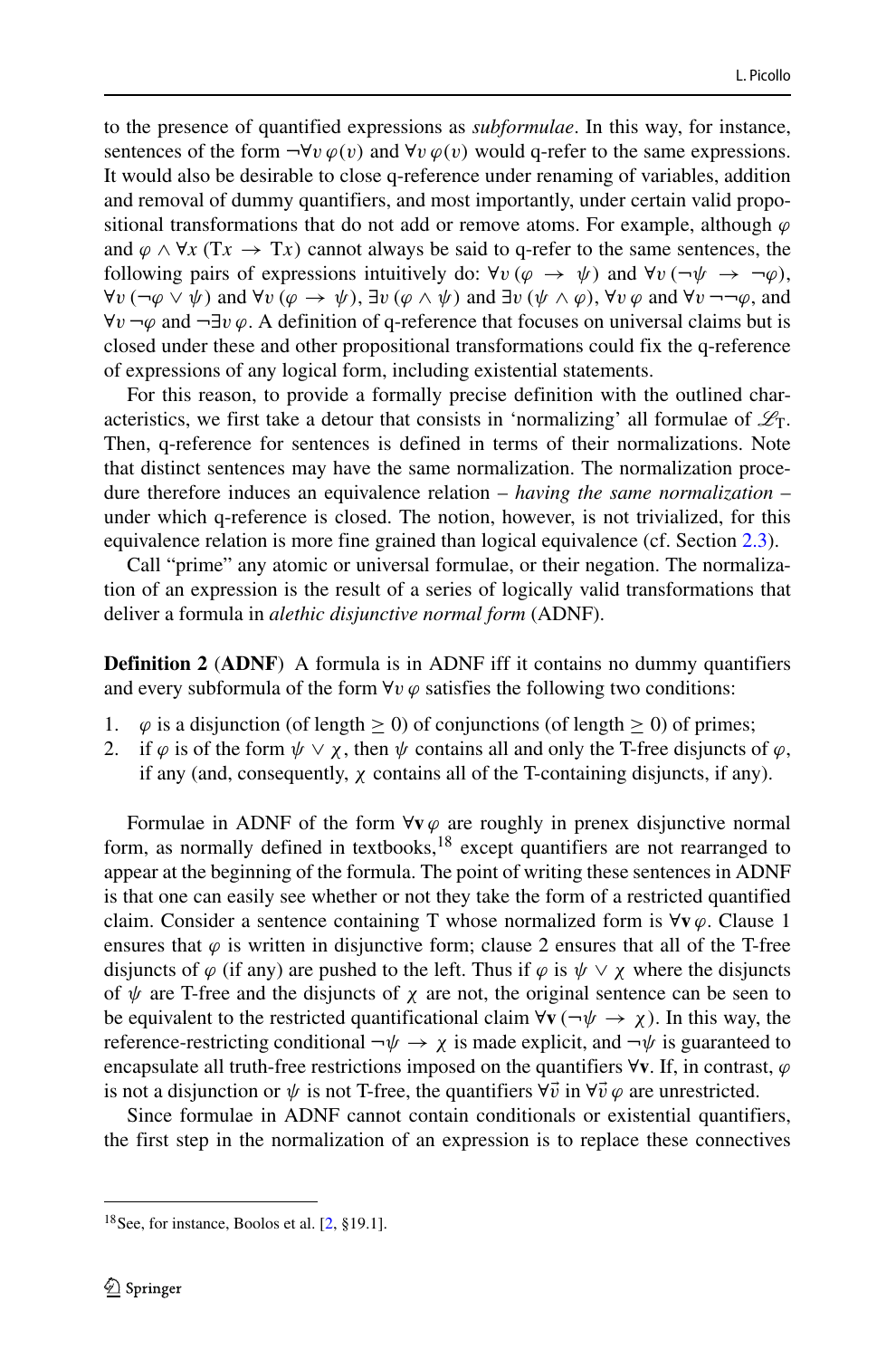with negations, conjunctions, disjunctions, and universal quantifiers, making use of the standard definitions. Let  $\tau : \mathcal{L}_T \to \mathcal{L}_T$  carry out these replacements, that is,  $\tau(\varphi \to \psi) := \neg \tau(\varphi) \lor \tau(\psi)$  and  $\tau(\exists v \varphi) := \neg \forall v \neg \tau(\varphi)$ . Once conditionals and existential quantifiers have been removed, normalization proceeds in stages. It consists of successive transformations of each subformula of the form  $\forall v \varphi$  into ADNF, starting from those with fewer embedded quantifiers, i.e. of lesser *depth*. Let *dep* assign numbers to universally quantified formulae without conditionals or existential quantifiers as follows:

$$
dep(\forall v \varphi) = \begin{cases} 1 & \text{if } \varphi \text{ is atomic} \\ dep(\forall v \psi) & \text{if } \varphi := \neg \psi \\ max\{dep(\forall v \psi), dep(\forall v \chi) \} & \text{if } \varphi := (\psi \wedge \chi) \\ max\{dep(\forall v \psi), dep(\forall v \chi) \} & \text{if } \varphi := (\psi \vee \chi) \\ dep(\forall u \psi) + 1 & \text{if } \varphi := \forall u \psi \end{cases}
$$

For every formula  $\varphi$  without conditionals, existential quantifiers, or dummy quantifiers, its *i*-normalization is the result of successively applying the following transformations to each subformula ∀*v ψ* of depth *i*:

- 1. Replace every subformula of the form  $\neg(\psi_1 \lor \psi_2)$  and  $\neg(\psi_1 \land \psi_2)$  with  $(\neg \psi_1 \land \psi_2)$ ¬*ψ*2*)* and *(*¬*ψ*<sup>1</sup> ∨ ¬*ψ*2*)* resp. until they don't occur any longer, starting with the innermost.
- 2. Erase all double negations.
- 3. Replace every subformula of the form  $\psi_1 \wedge (\psi_2 \vee \psi_3)$  and  $(\psi_2 \vee \psi_3) \wedge \psi_1$  with  $(\psi_1 \wedge \psi_2) \vee (\psi_1 \wedge \psi_3)$  and  $(\psi_2 \wedge \psi_1) \vee (\psi_3 \wedge \psi_1)$  resp. until they don't occur any longer, starting with the innermost.
- 4. In every subformula of the form  $\forall v(\psi_1 \lor \dots \lor \psi_m)$  (where each  $\psi_i$ ,  $1 \le i \le m$ , is not itself a disjunction), rearrange the disjuncts into  $\chi_1 \vee \chi_2$  such that the ones not containing T (if any) occur in  $χ_1$ , whilst the others (if any) occur in  $χ_2$ .

Since every step in the *i*-normalization of a formula involves only finitely many transformations, the process always terminates. Therefore, we can introduce the following definition:

**Definition 3** (**Normalization**) The normalization  $\varphi^*$  of a formula  $\varphi$  is the result of erasing all dummy quantifiers in  $\tau(\varphi)$  and, if there are any quantifiers left, performing successive *i*-normalizations starting with  $i = 1$  until a fixed point is reached.<sup>[19](#page-12-0)</sup>

By way of example, consider the following sentence (we assume  $Bew_{PA}(x)$  is already in ADNF):

<span id="page-12-1"></span>
$$
\forall z \forall x \forall y (\exists z \exists w (z = w \rightarrow y \land \neg Tz) \rightarrow \text{Bew}_{\text{PA}}(x) \lor y \neq \neg x)
$$
 (13)

To normalize it, we first apply *τ* to get rid of conditionals and existential quantifiers:

$$
\forall z \forall x \forall y (\neg\neg \forall z \neg\neg \forall w \neg(z = w \rightarrow y \land \neg Tz) \lor \text{Bew}_{\text{PA}}(x) \lor y \neq \neg x)
$$

<span id="page-12-0"></span><sup>&</sup>lt;sup>19</sup>It's guaranteed that we reach a fixed point, for the maximum depth of  $\varphi$ 's subformulae is always finite.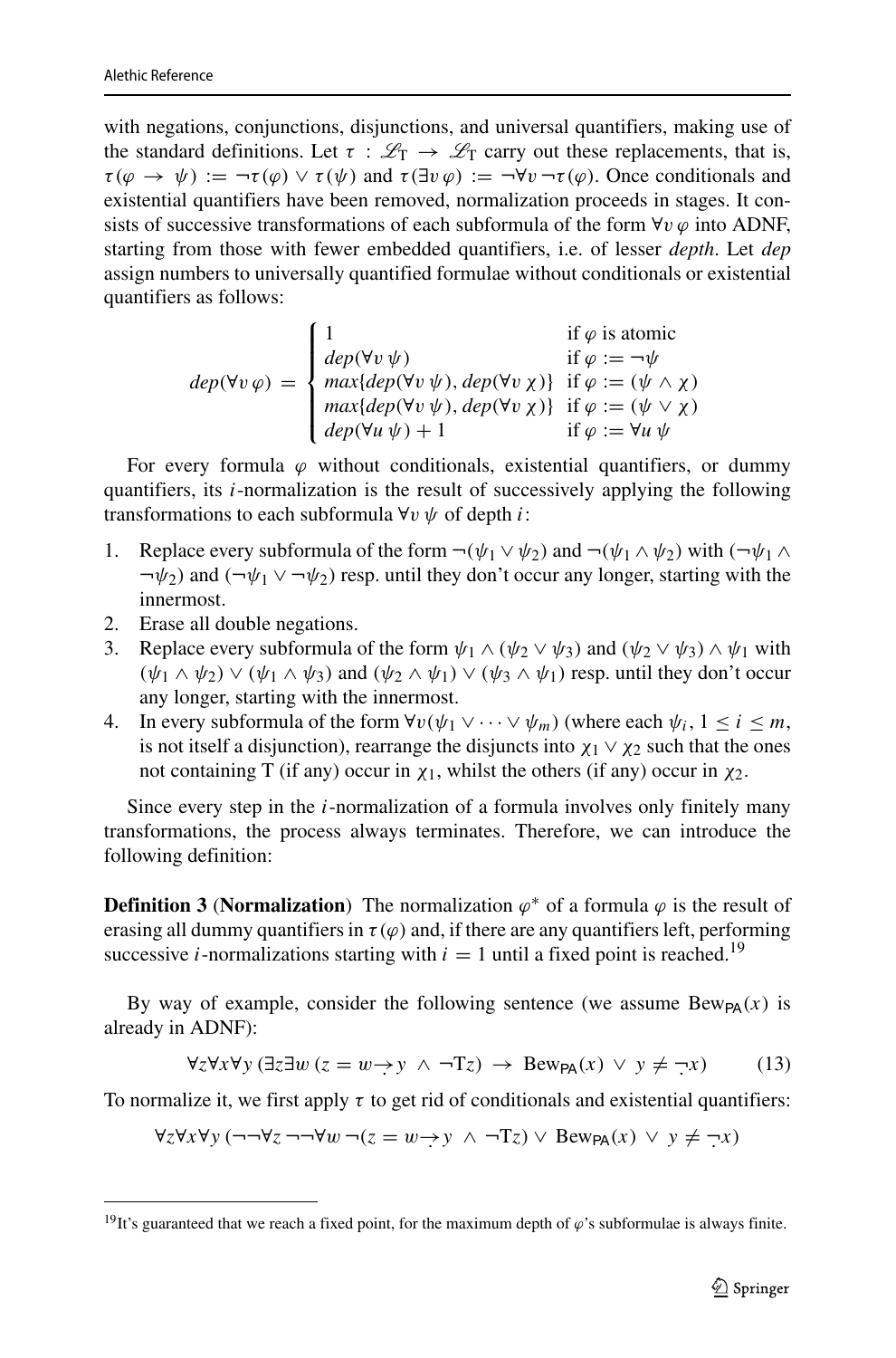Then, we then erase the dummy occurrence of  $\forall z$  at the beginning and 1-normalize the resulting expression, that is, we distribute the negation over the disjunction and erase double negations in  $\forall w \neg (z = w \rightarrow y \land \neg Tz)$  – the only subformula of depth 1 – obtaining:

$$
\forall x \forall y (\neg\neg \forall z \neg\neg \forall w (z \neq w \rightarrow y \lor Tz) \lor Bew_{\mathsf{PA}}(x) \lor y \neq \neg x)
$$

Next, we 2-normalize the sentence above, erasing the double negation in  $\forall z$  ¬¬ $\forall w$  ( $z \neq w \rightarrow y \lor Tz$ ), the only subformula of depth 2, obtaining:

$$
\forall x \forall y (\neg\neg \forall z \forall w (z \neq w \rightarrow y \lor Tz) \lor \text{Bew}_{\text{PA}}(x) \lor y \neq \neg x)
$$

Finally, we 3-normalize the latter, erasing the double negation and swapping disjuncts so that the T-free ones occur on the left. The result is the normalization of [\(13\)](#page-12-1):

$$
\forall x \forall y \, (\text{Bew}_{\text{PA}}(x) \lor y \neq \neg x \lor \forall z \forall w \, (z \neq w \to y \lor Tz))
$$

We can see this is a notational variant of

$$
\forall x \forall y (\neg B \text{ew}_{\mathsf{PA}}(x) \land y = \neg x \rightarrow \forall z \forall w (z = w \rightarrow y \rightarrow Tz))
$$

so the first pair of quantifiers is restricted by the formula  $\neg Bew_{PA}(x) \wedge y = \neg x$ , and the second pair by  $z = w \rightarrow y$ . As another example, note that the normalization of  $\forall x$  (T*x* → T*x*) is just  $\forall x$  (¬T*x* ∨ T*x*), as none of the steps 1-4 can be applied. The quantifier is, thus, unrestricted.

**Proposition 1** *For every formula*  $\varphi$ ,  $\varphi^*$  *is in ADNF and is logically equivalent to*  $\varphi$ *.* 

A similar result can be found in Picollo [\[21\]](#page-20-1), together with a proof. We are finally in a position to provide an adequate and precise definition of reference by quantification. Let **n** abbreviate  $n_1, \ldots, n_m \in \omega$ , and  $\overline{\mathbf{n}}$  abbreviate  $\overline{n_1}, \ldots, \overline{n_m}$ .

**Definition 4** (**Q-reference**) Let  $\varphi$ ,  $\psi$  be sentences.  $\varphi$  q-refers to  $\psi$  iff  $\varphi^*$  has a subsentence of the form  $\forall$ **v**  $\chi$  s.t.  $\chi$  is not a universal statement, T occurs in  $\chi$ , and one of the following holds:

- 1. *χ* := *(χ*<sup>1</sup> ∨ *χ*2*)*, T doesn't occur in *χ*1, and *χ*2[**n***/***v**] q-refers or newly m-refers to  $\psi$ , for some  $\mathbf{n} \in \omega$  s.t.  $\mathbb{N} \models \neg \chi_1[\overline{\mathbf{n}}/\mathbf{v}]$ .
- 2. Either  $\chi := (\chi_1 \vee \chi_2)$  and T occurs in  $\chi_1$  or  $\chi$  is not a disjunction, and  $\chi[\overline{n}/v]$ q-refers or newly m-refers to *ψ*, for some **n** ∈ *ω*.

Roughly, the definition of q-reference is intended to capture the idea that the qreferents of universally quantified claims are the sentences their (possibly restricted) instances refer to. Note that it can be easily turned into a (fairly cumbersome)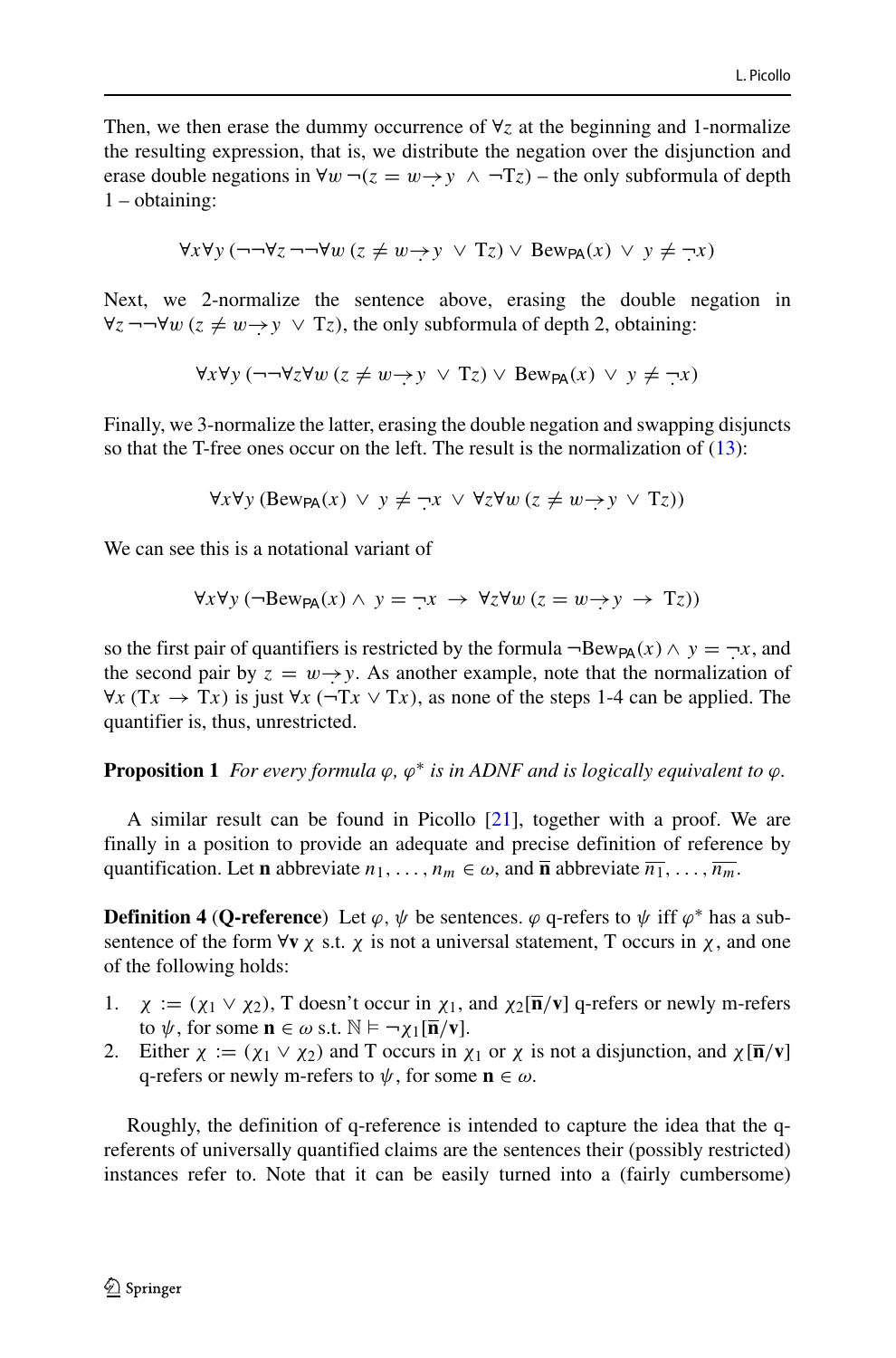recursive definition that bottoms out in m-reference.<sup>[20](#page-14-0)</sup> In the simple cases, where there are no embedded quantifiers, q-reference is defined purely in terms of the mreferents of the instances, whereas in the presence of embedded quantifiers, the latter may also q-refer. In what follows I offer a variety of examples to illustrate how the definition works and to show that it gives the correct verdicts in paradigmatic cases.

Definition 4 deals adequately with simple cases of restricted quantification. For instance, it entails that  $GRf_{PPA}$  q-refers just to all theorems of PA. In its normalization,  $\forall x$  (¬Bew<sub>PA</sub> $(x)$  ∨ T*x*),  $\forall x$  is followed by a disjunction. Thus, by clause 1, [GRfn](#page-9-0)<sub>PA</sub> q-refers to every sentence each  $T\overline{n}$  newly m- or q-refers to, provided that  $\mathbb{N} \models \neg\neg \text{Bew}_{\mathsf{PA}}(\overline{n})$ , that is, that *n* codes a theorem of PA. Thus, Definition 4 closely follows clause 2 of the incomplete notion of reference introduced in Section [2.3.](#page-4-2) What's more, since every formula of  $\mathcal{L}_T$  can be normalized, this definition provides a *complete* account of reference by quantification.

Clause 2 deals with unrestrictedly quantified claims, such as ∀*x* T*x* and  $∀x (Bew_{PA}(x) ∧ Tx)$ . In both cases, the expressions q-refer to whatever each instance, *without restriction*, newly m-refers to, that is, to every sentence.

Complex terms in the scope of the truth predicate are dealt with as expected. Take, for instance,  $(9) - \forall x (x = \lceil \varphi \rceil \rightarrow T \rceil x)$  $(9) - \forall x (x = \lceil \varphi \rceil \rightarrow T \rceil x)$  – whose normalization is  $\forall x (x \neq \lceil \varphi \rceil \lor \varphi)$ T¬*x*). Clause 1 guarantees that [\(9\)](#page-9-1) q-refers just to ¬*ϕ*, for it entails that the sentence q-refers to what  $T\neg \nabla \varphi$ <sup>-</sup> m-refers to. Likewise, clause 2 entails that  $\forall x$   $T(x \rightarrow 0 = 0)$ , which is its own normalization, q-refers to whatever each  $T(\overline{n} \rightarrow 0 = 0)$  m-refers to. Thus, the formula q-refers just to all sentences of conditional form with  $0 = 0$  as consequent.

The definition also gives the intuitively right verdict when embedded quantifiers are involved, as in  $(10) - \forall x (x = \lceil \varphi \rceil \rightarrow \forall y (y = \lceil x \rceil \rightarrow \lceil y \rceil))$  $(10) - \forall x (x = \lceil \varphi \rceil \rightarrow \forall y (y = \lceil x \rceil \rightarrow \lceil y \rceil))$ . Its normalization is  $\forall x (x \neq \lceil \varphi \rceil \lor \forall y (y \neq \neg x \lor \text{T}y)$ ). By clause 1, [\(10\)](#page-10-0) q-refers to the q-referents of each  $\forall y \ (y \neq \neg \overline{n} \lor \text{T}y)$ , provided that  $\mathbb{N} \models \neg \overline{n} \neq \ulcorner \varphi \urcorner$ , i.e. that *n* is the code of  $\varphi$ .  $\forall y$  ( $y \neq \neg \neg \varphi \lor \neg \neg y$ ), in turn, q-refers to what  $T\overline{n}$  m-refers to, provided that  $\mathbb{N} \models \overline{n} = \neg \lceil \varphi \rceil$ , i.e. that *n* is the code of  $\neg \varphi$ . As a consequence, [\(10\)](#page-10-0) q-refers just to  $\neg \varphi$ , as desired. Similarly, [\(11\)](#page-10-2) –  $\forall x$  (Bew<sub>PA</sub>(x)  $\land \forall y$  T(y  $\rightarrow x$ )) – q-refers just to all conditional sentences.

- (i) *χ* contains no quantifiers and either
	- a.  $\chi := (\chi_1 \vee \chi_2)$ , T doesn't occur in  $\chi_1$  and, for some  $\mathbf{n} \in \omega$  s.t.  $\mathbb{N} \models \neg \chi_1[\mathbf{\overline{n}}/\mathbf{v}]$ ,  $\chi_2[\mathbf{\overline{n}}/\mathbf{v}]$  newly m-refers to *ψ*, or
	- b. *χ* := *(χ*<sup>1</sup> ∨ *χ*2*)* and T occurs in *χ*<sup>1</sup> or *χ* is not a disjunction, and for some **n** ∈ *ω*, *χ*[**n***/***v**] newly m-refers to *ψ*, or
- (ii) *χ* contains at least one quantifier and either
	- a.  $\chi := (\chi_1 \vee \chi_2)$ , T doesn't occur in  $\chi_1$  and, for some  $\mathbf{n} \in \omega$  s.t.  $\mathbb{N} \models \neg \chi_1[\mathbf{\overline{n}}/\mathbf{v}]$ ,  $\chi_2[\mathbf{\overline{n}}/\mathbf{v}]$  newly m-refers or q-refers to *ψ*, or
	- b. *χ* := *(χ*<sup>1</sup> ∨ *χ*2*)* and T occurs in *χ*<sup>1</sup> or *χ* is not a disjunction, and for some **n** ∈ *ω*, *χ*[**n***/***v**] newly m-refers or q-refers to *ψ*.

<span id="page-14-0"></span><sup>&</sup>lt;sup>20</sup>Explicitly:  $\varphi$  q-refers to  $\psi$  iff  $\varphi$  and  $\psi$  are both sentences and  $\varphi^*$  has a subsentence of the form  $\forall$ **v** $\chi$ containing T s.t.  $\chi$  is not a universal statement and either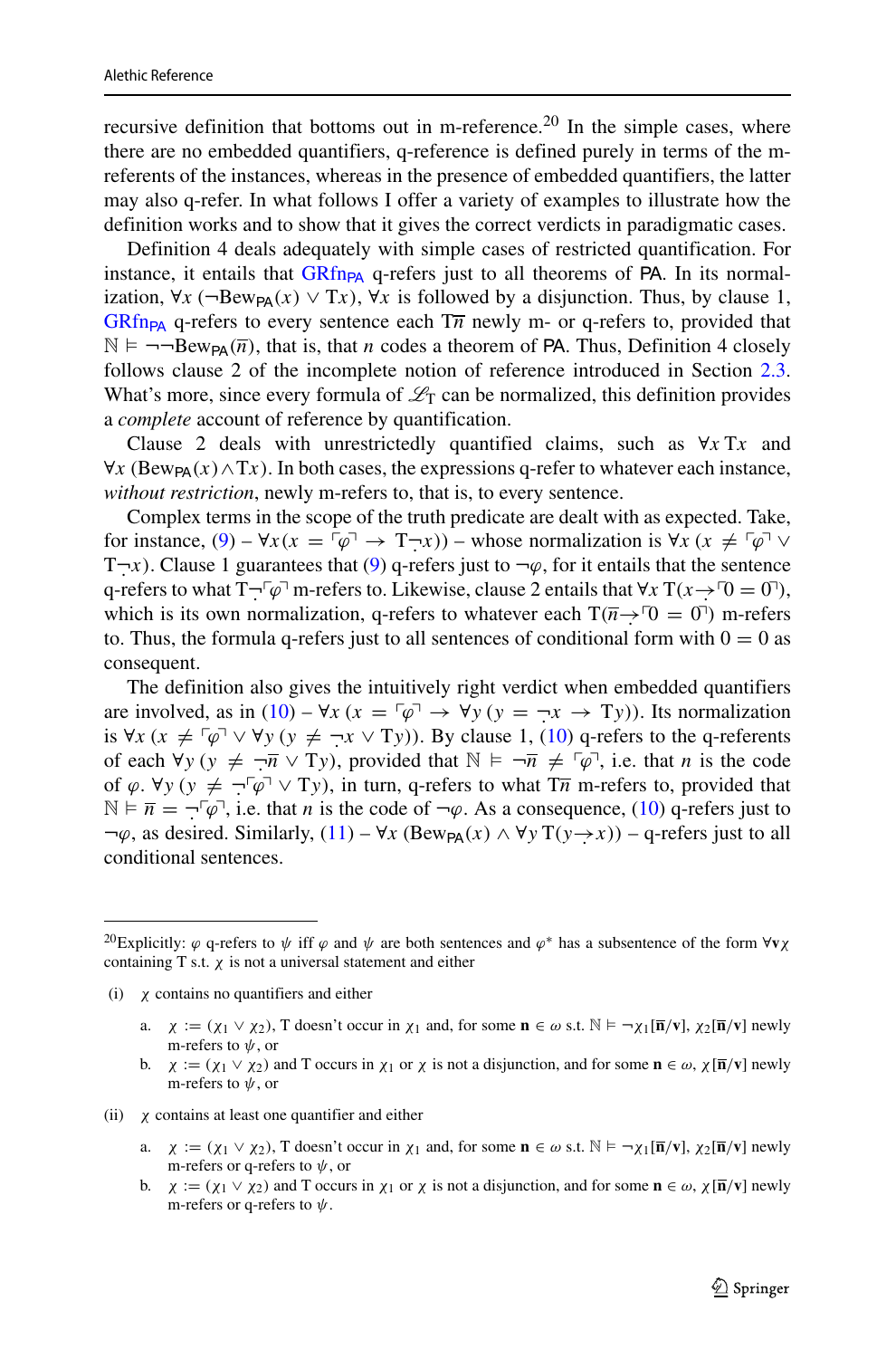Finally, strings of quantifiers receive an adequate treatment, as the definition instantiates them all at once. For instance,  $\forall x \forall y T(x \rightarrow y)$  can be easily seen to refer to all sentences of conditional form, by clause 2, whilst  $(12)$  q-refers just to all theorems of PA, by clause 1.

Just as the definition of m-reference accounts for the self-referentiality of certain sentences delivered by the Strong Diagonal Lemma, Definition 4 implies that 'weakly' diagonalizing certain predicates also delivers self-referential sentences[.21](#page-15-0) Let's look back at the proof of Theorem 1 in Section [2.2.](#page-2-3) Diagonalization applied to  $\neg Tx$  delivers the following fixed point:

 $\forall x (x = \forall y (Diag(x, y) \rightarrow \neg Ty) \rightarrow \forall y (Diag(x, y) \rightarrow \neg Ty))$ 

– dubbed *λ* – whose normalization is

$$
\forall x \ (x \neq \forall y \ (\text{Diag}(x, y) \rightarrow \neg Ty)^{\neg} \lor \forall y \ ((\neg \text{Diag}(x, y))^* \lor \neg Ty))
$$

By clause 1 of Definition 4, the q-referents of *λ* are those of

$$
\forall y \, (\text{Diag}(\forall y \, (\text{Diag}(x, y) \rightarrow \neg Ty)^{\top}, y)^* \vee \neg Ty)
$$

that is, the m-referents of  $\overline{-T}\overline{n}$ , provided that *n* is the code of the result of applying the diagonalization function to  $\forall y$  (Diag $(x, y) \rightarrow \neg Ty$ ), i.e.  $\lambda$ . In other words,  $\lambda$ q-refers to itself. Similarly, we can conclude that the Curry sentence *κ* in [\(4\)](#page-3-2) is selfq-referential, for it obtains by Diagonalization applied to  $Tx \to 0 \neq 0$ .

Heck [\[10\]](#page-20-7) argues to the contrary. They maintain that, unlike m-reference, qreference is not a genuine kind of reference, for it cannot account for certain pieces of self-referential reasoning. As an example, they claim that 'weak' Diagonalization is not sufficient to imply the existence of a real liar sentence in Kripke's fixed-point theory of truth over the Strong Kleene evaluation scheme; rather, Strong Diagonalization is needed (cf. footnote  $8$ ).<sup>[22](#page-15-1)</sup>

The salient features of Kripke's models are that each sentence  $\varphi$  and its truth ascription  $T^{\tau}\varphi$ <sup>-</sup> receive the same truth value, and that paradoxical sentences are neither true nor false. In addition, the biconditional in the Strong Kleene evaluation scheme behaves in such a way that  $\varphi \leftrightarrow \psi$  is true only if  $\varphi$  and  $\psi$  are both true or both false; if either  $\varphi$  or  $\psi$  are neither true nor false, so is  $\varphi \leftrightarrow \psi$ . Thus, as Heck points out, the equivalence  $\lambda \leftrightarrow \neg T \lambda^{\neg}$  in [\(3\)](#page-3-1) delivered by Theorem 1 cannot be true in Kripke's models, on pain of triviality. If it were so, then  $\lambda$  and  $\neg T \lambda$ <sup>-1</sup> would be either both true or both false, so  $\lambda$  and  $T^{\gamma}$  would receive different truth values in the model.

<span id="page-15-0"></span><sup>&</sup>lt;sup>21</sup> Since our definitions are intended to capture not reference simpliciter but alethic reference, they do not allow us to conclude that every sentence delivered by Theorem 1 is self-referential. For a more general result of this kind, see the definition of reference by quantification in Picollo [\[21\]](#page-20-1).

<span id="page-15-1"></span><sup>&</sup>lt;sup>22</sup>Kripke's [\[17\]](#page-20-20) semantic account consists of a family of partial models  $\langle N, \Gamma^+, \Gamma^- \rangle$  expanding N to  $\mathcal{L}_T$ , in which T is assigned not only an extension,  $\Gamma^+$ , but also an anti-extension,  $\Gamma^-$ , and numbers in  $\omega$ may belong neither to  $\Gamma^+$  nor to  $\Gamma^-$ . Truth-in-a-model is then defined over the Strong Kleene evaluation scheme that assigns truth values 'true', 'false', and 'neither true nor false' to each sentence of the language in a determinate way. In particular, sentences of the form Tt are true in  $\langle N, \Gamma^+, \Gamma^- \rangle$  if t denotes a number in  $\Gamma^+$ , false if *t* denotes a number in  $\Gamma^-$ , and neither true nor false otherwise.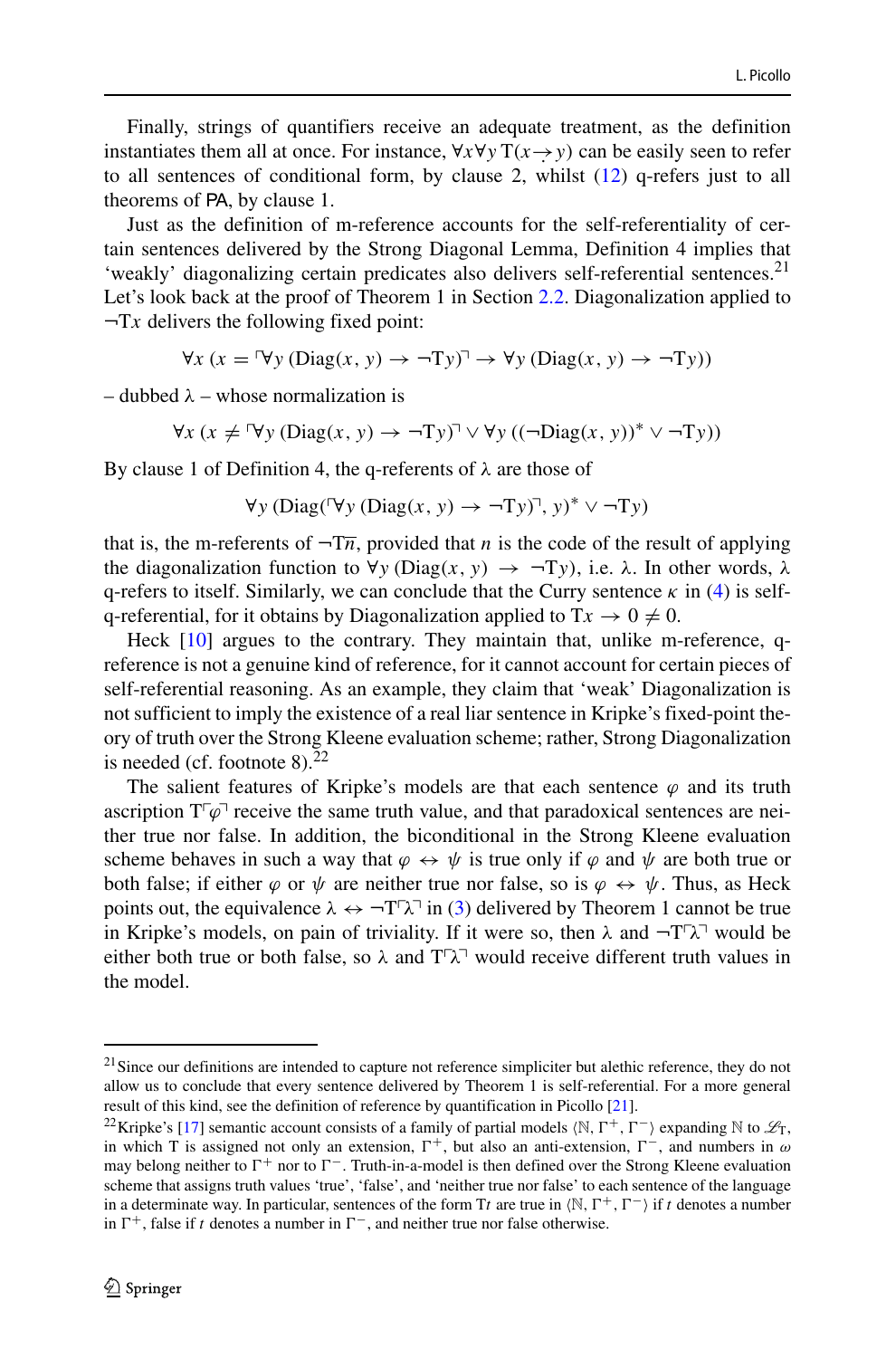From this impossibility Heck concludes that 'real' self-reference cannot be established by means of 'weak' Diagonalization, presumably because they believe that without the equivalence between  $\lambda$  and  $\neg T\lambda$ <sup> $\exists$ </sup> there is no liar sentence. However, it can be easily shown that the way in which, e.g.  $\lambda$  is obtained entails that its truth value must coincide with that of  $\neg T\lambda$ <sup> $\exists$ </sup> in every – classical or non-classical – expansion of N (and thus,  $\lambda$  is a true liar sentence), forcing  $\lambda$  to be neither true nor false in Kripke's models. Q-reference is a legitimate kind of reference after all.

Together with Definition 1, Definition 4 also allows us to account for the reference pattern that underlies the 2-liar cycle given by  $\lambda_1$  and  $\lambda_2$  in [\(5\)](#page-3-3), that results from diagonalizing the predicate  $\neg T^T \overrightarrow{x}$ . Let  $\lambda_1$  be the following:

$$
\forall x (x = \forall y (Diag(x, y) \rightarrow \neg T\mathsf{T} \mathbf{T} \mathbf{y}^{\mathsf{T}})^{\mathsf{T}} \rightarrow \forall y (Diag(x, y) \rightarrow \neg T\mathsf{T} \mathbf{T} \mathbf{y}^{\mathsf{T}}))
$$

Applying clause 1 and the same reasoning as before,  $\lambda_1$  q-refers to  $T \lambda_1$ <sup>-</sup>. Let  $\lambda_2$  be this sentence. Thus,  $\lambda_2$  m-refers to  $\lambda_1$  and the latter q-refers to the former.

Another interesting example is the Visser-Yablo list. Diagonalizing the predicate  $\forall z (z > w \rightarrow \neg Tx(\dot{z}/\sqrt{w}))$ , we obtain the following fixed point:

$$
\forall x (x = \forall y (Diag(x, y) \rightarrow \forall z (z > w \rightarrow \neg Ty(\dot{z}/\neg w \neg))) \rightarrow \forall y (Diag(x, y) \rightarrow \forall z (z > w \rightarrow \neg Ty(\dot{z}/\neg w \neg)))
$$

This predicate is  $Y(w)$ . Each instance,  $Y(\overline{n})$ , is a sentence that, by clause 1, q-refers to the result of instantiating  $Y(w)$  in each number greater than *n*, as expected.

Finally, although the fixed point of the predicate  $T-x$  that Theorem 1 delivers does not q-refer to itself, its negation does, as in the case of the strong fixed point of this predicate in [\(8\)](#page-8-2).

Unlike m-reference, q-reference is not closed under all valid transformations that preserve atoms or literals (i.e. atomic and negation of atomic subformulae), not even for sentences in ADNF. Consider, for instance,  $\forall x$  ( $x \neq \neg \lambda \neg \neg \lambda$ T $x \land \neg \neg \text{T}x$ ) and  $\forall x$  ( $x \neq \neg \lambda$ -*λ*∨*(*T*x*∧¬T*x))*. These sentences are both logically false, in ADNF, and contain the same literals, but while the former q-refers to every sentence, the latter only q-refers to *λ*.

However, since q-reference depends exclusively on the presence of certain subformulae of the form  $\forall v \varphi$ , the notion is compositional with respect to propositional connectives:  $\neg \varphi$  q-refers to whatever  $\varphi$  q-refers to, and  $(\varphi \land \psi)$ ,  $(\varphi \lor \psi)$ , and  $(\varphi \rightarrow \psi)$  q-refer to what either  $\varphi$  or  $\psi$  q-refer to. Note also that q-reference is trivially closed under renaming of variables and dummy quantifiers.

More importantly, the fact that q-reference is defined in terms of normalization guarantees that the notion is closed under the following propositional transformations: the addition and elimination of double negations, the commutativity of disjunction and conjunction, contraposition of the conditional, the distributivity of conjunction over disjunction and vice versa, the De Morgan laws, and the interdefinability of connectives and quantifiers. Furthermore, q-reference is closed under Leibniz's Law, and the addition and elimination of tautological antecedents: if  $\psi$  is a formula of L that is true of every *n*-tuple of natural numbers,  $\forall v \varphi$  and  $\forall v (\psi \rightarrow \varphi)$ q-refer to the same sentences.

Closure under these and other transformations allows Definition 4 to give the intuitively correct verdict with respect to existentially quantified statements. For instance,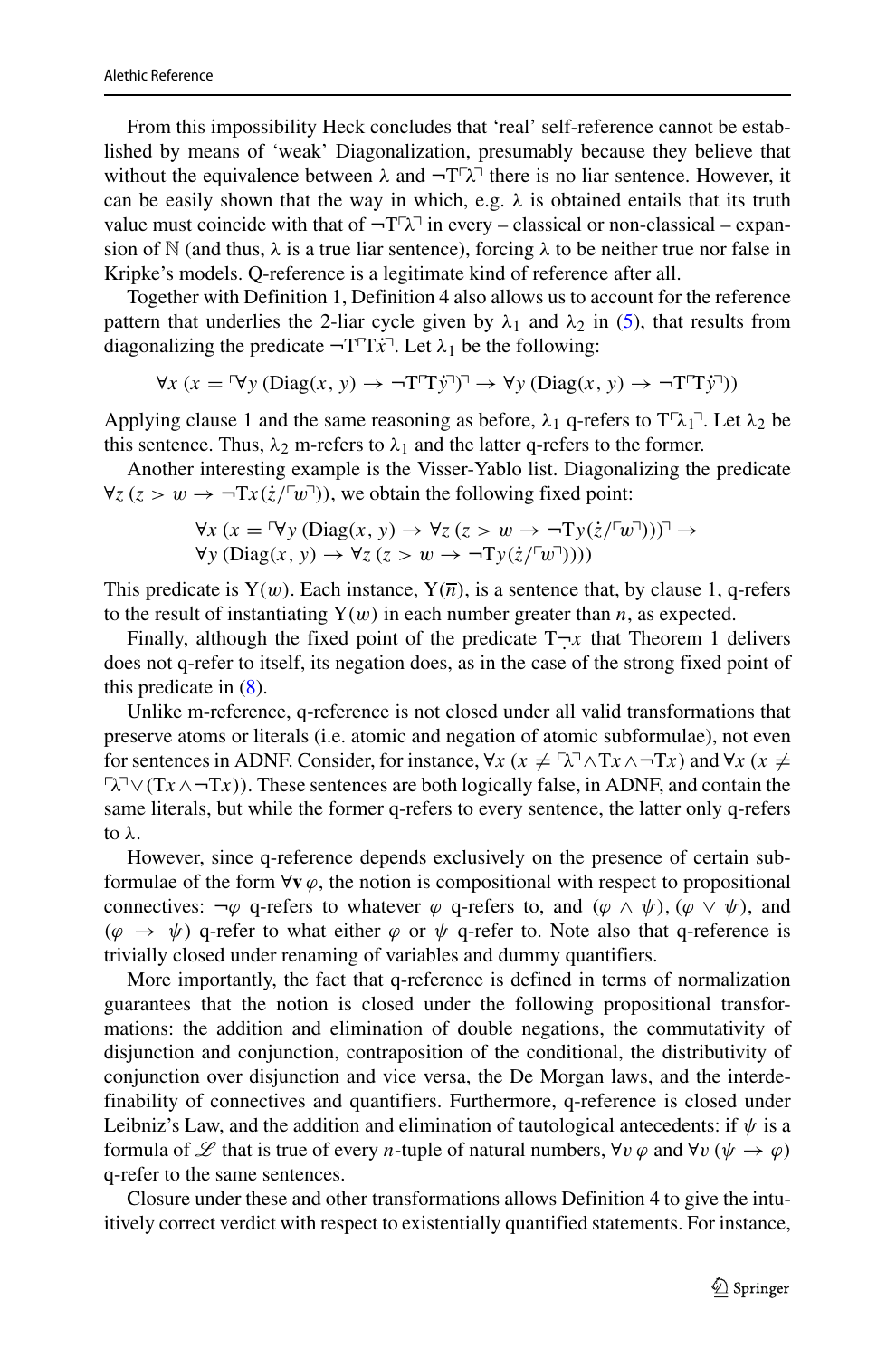as  $\exists x$  (Bew<sub>PA</sub>(x) ∧  $\neg$ Tx) is normalized into  $\neg$ ∀x (( $\neg$ Bew<sub>PA</sub>(x))<sup>\*</sup> ∨Tx), it q-refers to the same expressions as  $\forall x$  (Bew<sub>PA</sub> $(x) \rightarrow Tx$ ), i.e. to all theorems of PA, as desired. In general, statements of the form  $\exists$ **v** $\varphi$  q-refer to the same sentences as  $\forall$ **v** $\neg$  $\varphi$ . This allows the given definition of q-reference to account for the self-referentiality and other reference patterns of fixed points delivered by the 'existential' proof of Theorem 1, just as in the case of the 'universal' proof (cf. Section [2.2\)](#page-2-3).

## **3.4 Direct Reference, Reference, and Reference Patterns**

In the previous section a completely general account of reference by quantification was provided, extending (an alethic version of) clause 2 of the incomplete notion of reference to all sentences of the language. We are finally in a position to define alethic reference simpliciter, as the disjunction of m- and q-reference. However, I call it "direct reference" or "d-reference", for short, as an indirect reference relation is also possible and relevant to our purposes.

**Definition 5** (**D-reference**) Let  $\varphi$ ,  $\psi$  be sentences.  $\varphi$  d-refers to  $\psi$  iff it m- or q-refers to *ψ*.

**Observation 3** *For all*  $\varphi, \psi, \chi \in \mathcal{L}_T$ *:* 

- 1. *If*  $\varphi \in \mathcal{L}$ ,  $\varphi$  doesn't d-refer to  $\psi$ .
- 2. *If*  $\mathbb{N} \models s = t$ ,  $\varphi$  *and*  $\varphi[s/t]$  *d-refer to the same sentences.*
- 3. *ϕ and* ¬*ϕ d-refer to the same sentences.*
- 4. *ϕ* ∨ *χ, ϕ* ∧ *χ, and ϕ* → *χ d-refer to ψ iff either ϕ or χ do.*
- 5. *If v is not free in ϕ, ϕ,* ∀*v ϕ, and* ∃*v ϕ d-refer to the same sentences.*
- 6.  $\forall v \varphi$  and  $\forall u \varphi[u/v]$  *d-refer to the same sentences, if u is free for v in*  $\varphi$ *,*
- 7. *The following pairs of logical equivalents d-refer to the same sentences:*

$$
-\quad \varphi\ and\ \lnot\lnot\varphi,
$$

- *– ϕ* ∨ *ψ and ψ* ∨ *ϕ,*
- $\varphi \wedge \psi$  and  $\psi \wedge \varphi$ ,
- *–*  $(\varphi \lor \psi) \lor \chi$  *and*  $\varphi \lor (\psi \lor \chi)$ ,<br> *–*  $(\varphi \land \psi) \land \chi$  *and*  $\varphi \land (\psi \land \chi)$
- $(\varphi \wedge \psi) \wedge \chi$  *and*  $\varphi \wedge (\psi \wedge \chi)$ *,*
- $\varphi \to \psi$  and  $\neg \psi \to \neg \varphi$ ,
- $\varphi \vee (\psi \wedge \chi)$  *and*  $(\varphi \vee \psi) \wedge (\varphi \vee \chi)$ *,*
- *– ϕ* ∧ *(ψ* ∨ *χ ) and (ϕ* ∧ *ψ)* ∨ *(ϕ* ∧ *χ ),*
- $\neg$ ( $\varphi \lor \psi$ ) and  $\neg$  $\varphi \land \neg \psi$ ,
- $\neg$   $(\varphi \wedge \psi)$  and  $\neg$  $\varphi \vee \neg \psi$ ,
- *– ϕ* → *ψ and* ¬*ϕ* ∨ *ψ,*
- *–* ∃**v** *ϕ and* ¬∀**v** ¬*ϕ.*

Definition 5 allows us to characterize many reference patterns, including the selfreferentiality of both weak and strong liars, i.e.  $\lambda$  and  $\neg$ Tl, and the unfoundedness of the Visser-Yablo sentences, as will be seen later. Nonetheless, there are other cases of intuitive self-reference, such as the circularity of cycles, and other problematic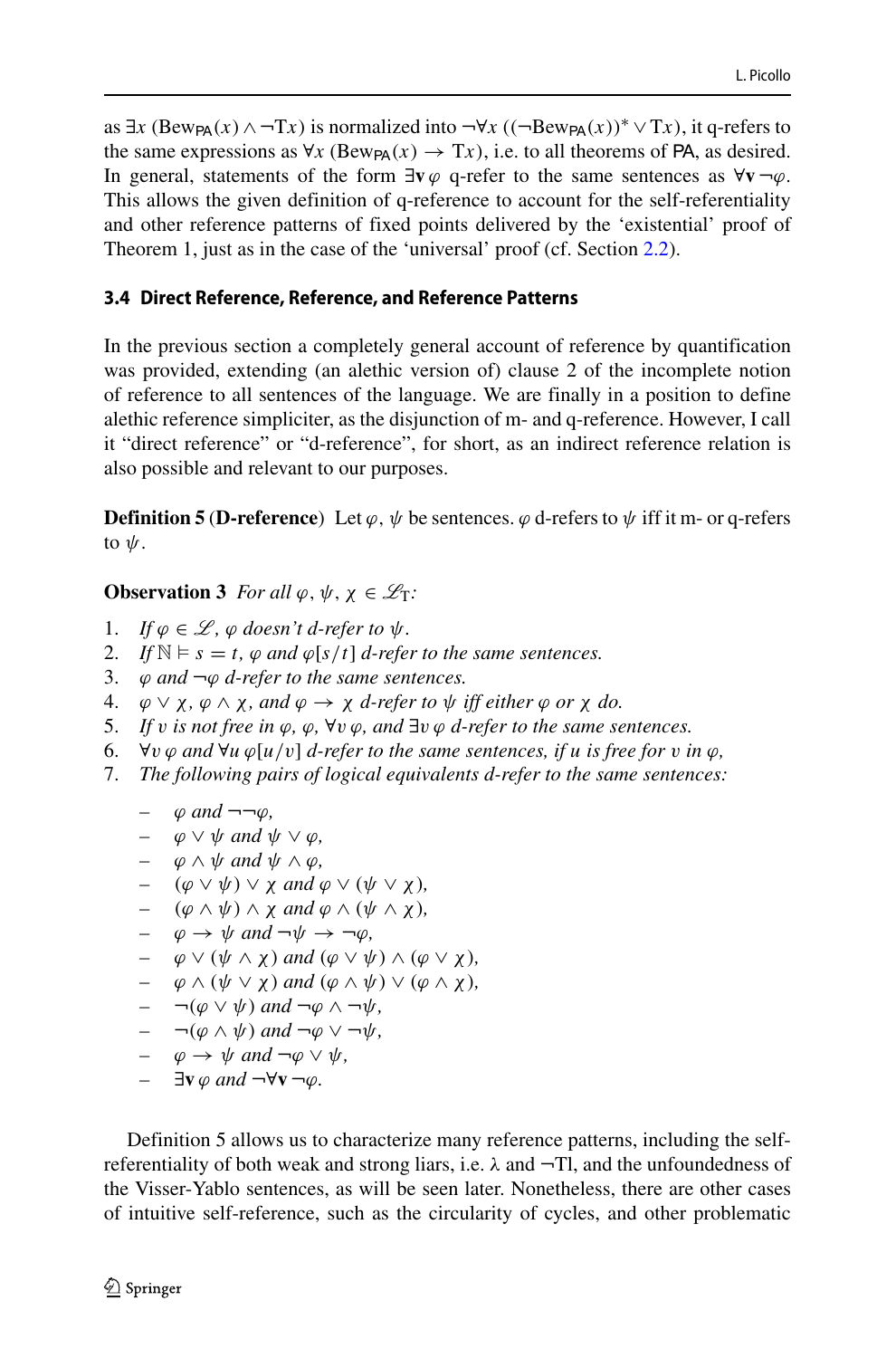patterns, such as the unfoundedness of chains, which are not accounted for. Consider, for instance, sentences  $\lambda_1$  and  $\lambda_2$  in the 2-liar cycle in [\(5\)](#page-3-3). They directly refer only to one another. Intuitively, however, they somehow refer to themselves as well, albeit *indirectly*. Otherwise, we would get a semantic paradox without self-reference on the cheap. Furthermore, we can prove the existence of *ω*-chains, that is, sequences of sentences, each of which directly refers to the expression coming next.

**Proposition 2** ( $\omega$ **-chains**) *For every formula*  $\varphi(x, v)$  *there is an infinite sequence of distinct terms*  $t_0, \ldots, t_n, \ldots$  *s.t., for every*  $n \in \omega$ *, the following is provable in* PA:

$$
t_n = \lceil \varphi(t_{n+1}, \mathbf{v}) \rceil
$$

See Picollo [\[21\]](#page-20-1) for a proof. Note that, since the terms  $t_0, \ldots, t_n, \ldots$  are different, so are the sentences  $\varphi(t_0), \varphi(t_1), \ldots, \varphi(t_n), \ldots$  and, therefore, the numbers those terms denote. For example, we can obtain an  $\omega$ -chain for the predicate  $Tx - a$  'truthteller' chain of sentences  $Tt_0, Tt_1, \ldots, Tt_n, \ldots$  – such that the following are provable in PA:

<span id="page-18-0"></span>
$$
t_0 = {}^{r}Tt_1
$$
\n
$$
t_1 = {}^{r}Tt_2
$$
\n
$$
\dots
$$
\n
$$
t_n = {}^{r}Tt_{n+1}
$$
\n
$$
\dots
$$
\n
$$
(14)
$$

Each  $Tt_n$  d-refers just to  $Tt_{n+1}$ , but intuitively each of them also refers, indirectly, to all the ones coming later on the list. A more general notion of reference, that is, the transitive closure of d-reference, is therefore necessary. To define such a notion, we make use of the following definition.

**Definition 6** (**Chain of reference**) A (possibly infinite) sequence of sentences s.t. each sentence in the sequence d-refers to the one coming after, if any.

**Definition 7** (**Reference**) Let  $\varphi$ ,  $\psi$  be sentences.  $\varphi$  refers to  $\psi$  iff there's a chain of reference starting with  $\varphi$  and ending with  $\psi$ .

It easily follows from the definition of reference that  $\lambda_1$  and  $\lambda_2$  refer to themselves, and that each sentence in the truth-teller chain in  $(14)$  refers to every expression that comes up later on the list. Moreover, we can employ the notions just introduced to define salient reference patterns, such as the following.

**Definition 8** (**Self-reference**) A sentence is self-referential iff it refers to itself.

**Definition 9** (**Well-foundedness**) A sentence  $\varphi$  is well-founded iff all chains of reference starting with  $\varphi$  are finite. Otherwise, we say that  $\varphi$  is unfounded.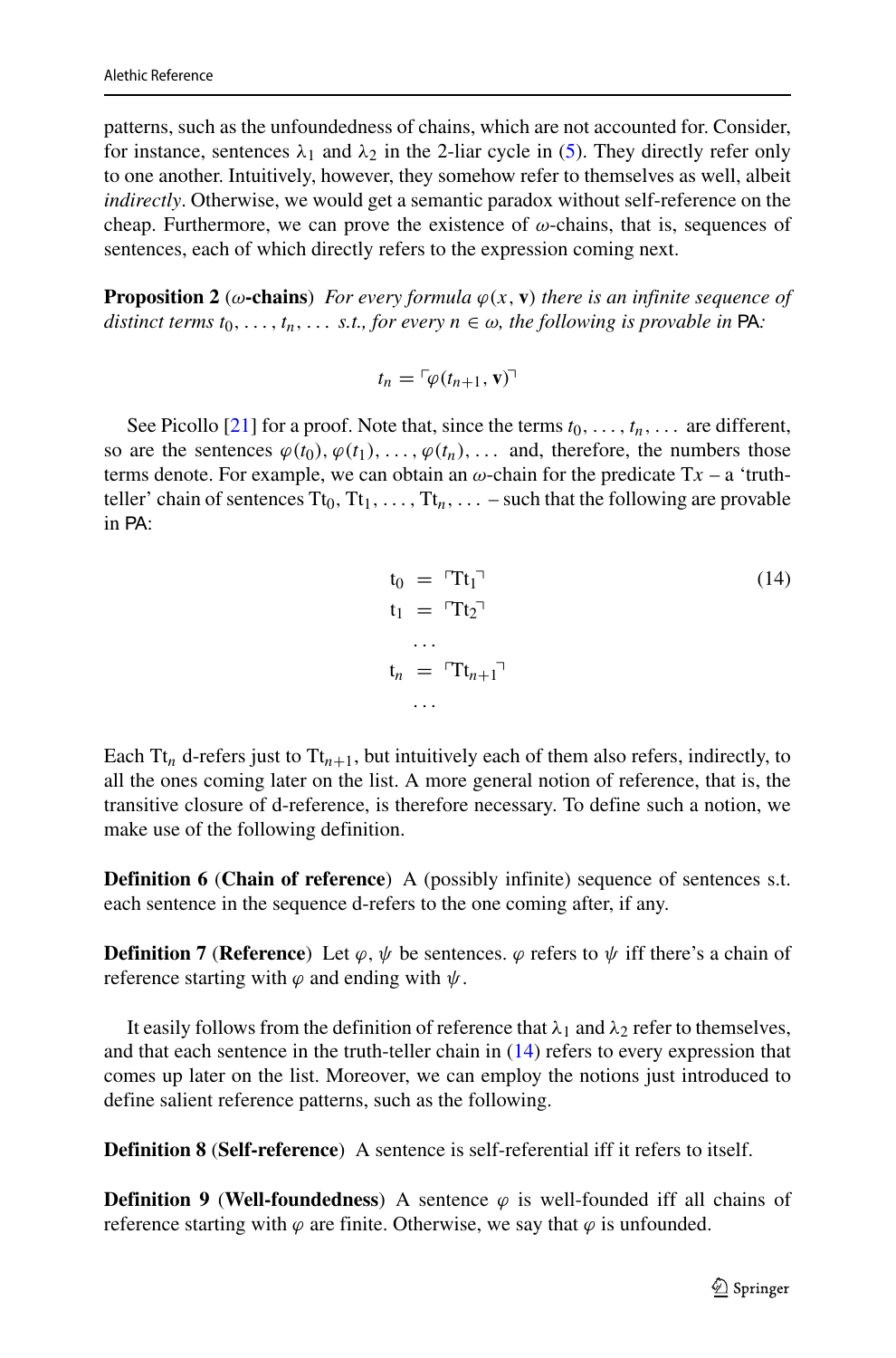Sentences that don't d-refer to any expression  $-$  e.g. every theorem of  $PA$  – are well-founded. Moreover, if a sentence d-refers only to well-founded expressions, it is also well-founded, for it extends the chains of reference of the latter only by one sentence. For example,  $\forall x$  (Bew<sub>PA</sub> $(x) \rightarrow Tx$ ) is well-founded. On the other hand, every self-referential expression is obviously unfounded. But there are also unfounded sentences that don't refer to themselves, such as the Visser-Yablo sentences in [\(6\)](#page-4-3) and the truth-teller chain in [\(14\)](#page-18-0). In both cases, sentences on the list refer to all the expressions occurring later on, but never to other statements that occur before them, thus never to themselves.

If the given definitions are correct, the Visser-Yablo sequence shows that the self-reference diagnosis of semantic paradoxes is mistaken after all: there are nonself-referential ( $\omega$ -)paradoxes – at least if self-reference is taken, as we have been assuming, to be a property of sentences. But this doesn't mean there is no use for the new notions of reference in the quest for the root of paradox or in the formulation of interesting truth theories. Although restricting our truth principles to non-selfreferential expressions will not always lead to sound truth systems, restricting them to well-founded sentences will, as I show in the companion piece, [\[22\]](#page-21-1). This suggests that it is not self-reference but unfoundedness which is behind the semantic paradoxes.

## <span id="page-19-0"></span>**4 Conclusions**

Let's recapitulate. We have seen that the two conceptions of reference and selfreference that are commonly deployed in the literature on semantic paradox and incompleteness are defective or incomplete. Whereas the naïve conception is outright trivial, it was not clear how to turn the incomplete notion, which seems to be somehow on the right track, into a full-fledged account. What's more, a great deal of scepticism surrounded this project. In particular, it has so far been unclear how a notion of self-reference along those lines could account for the self-referential character of 'weak' fixed points – e.g. of *λ*.

Throughout this paper I have provided a precise account of reference and selfreference via truth that supplements the incomplete notion, extending it to all sentences of  $\mathcal{L}_T$ . It is my hope that this account dispels some of the doubts affecting the notions of reference and self-reference for formal languages, at least in the context of truth. The notion of reference by quantification introduced in Section [3.3](#page-9-2) explains the self-referentiality of many expressions obtained by Diagonalization – e.g.  $\lambda$  – in terms of the way the fixed points are constructed. There is subsequently no need to appeal to a naïve and trivializing account of self-reference according to which it is the equivalence this result yields – e.g. between  $\lambda$  and  $\neg T^T \lambda^T$  – that is responsible for self-reference.

More generally, unlike the naïve conception of reference, the definitions of mand q-reference given in Sections [3.2](#page-7-4) and [3.3](#page-9-2) account for the reference patterns underlying many expressions, including the liar and also liar cycles and Visser-Yablo sentences, without invoking any provable or true equivalences, but attending to the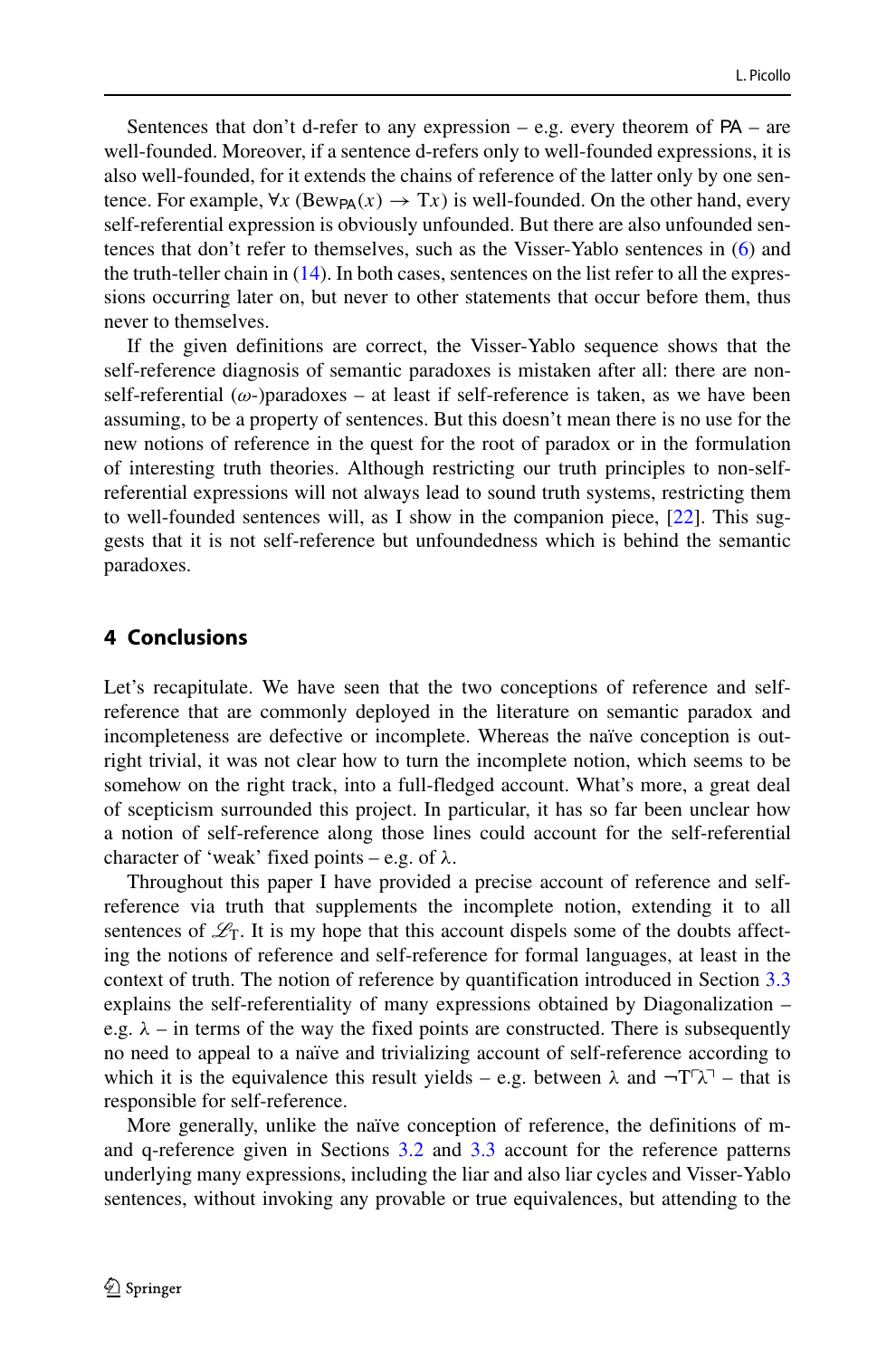*syntactic structure* of these expressions. The new notions seem to answer Milne's worries satisfactorily and, hopefully, help dissipate to some extent the scepticism over reference and self-reference aired by Leitgeb and Cook.

**Acknowledgements** I am deeply indebted to Volker Halbach, with whom I had countless fruitful discussions on reference and self-reference over the last seven years. I would also like to particularly thank Dan Waxman for extremely helpful comments on the final drafts, Thomas Schindler, for great suggestions and encouragement, and two anonymous referees for serious improvements in clarity and exposition. I should mention as well Eduardo Barrio, Catrin Campbell-Moore, Luca Castaldo, Roy T. Cook, Benedict Eastaugh, Martin Fischer, Hannes Leitgeb, Øystein Linnebo, Carlo Nicolai, Graham Priest, Johannes Stern, Albert Visser, the Buenos Aires Logic Group, the MCMP logic community, and the Oxford logic group. Finally, I would like to thank the Alexander von Humboldt Foundation and, especially, the Deutsche Forschungsgemeinschaft (DFG) for generously funding the research projects "Reference patterns of paradox" (PI 1294/1-1) and "The Logics of Truth: Operational and Substructural Approaches" (GZ HJ 5/1-1, AOBJ 617612).

**Open Access** This article is distributed under the terms of the Creative Commons Attribution 4.0 International License [\(http://creativecommons.org/licenses/by/4.0/\)](http://creativecommons.org/licenses/by/4.0/), which permits unrestricted use, distribution, and reproduction in any medium, provided you give appropriate credit to the original author(s) and the source, provide a link to the Creative Commons license, and indicate if changes were made.

# **References**

- <span id="page-20-13"></span>1. Beall, J.C. (2001). Is Yablo's Paradox non-circular? *Analysis*, *61*, 176–187.
- <span id="page-20-19"></span>2. Boolos, G., Burgess, J., Jeffrey, R. (2007). *Computability and logic*, 1edn. Cambridge: Cambridge University Press.
- <span id="page-20-9"></span>3. Carnap, R. (1937). *Logische Syntax der Sprache*. London: Routledge.
- <span id="page-20-4"></span>4. Cook, R.T. (2006). There are Non-circular Paradoxes (but Yablo's Isn't One of Them!). *The Monist*, *89*(1), 118–149.
- <span id="page-20-0"></span>5. Gödel, K. (1931). Über formal unentscheidebarre Sätze der Principia Mathematica und verwandler System I. Monathshefte für Mathematik und Physik, 38, 173-198.
- <span id="page-20-15"></span>6. Goodman, N. (1961). About. *Mind*, *70*, 1–24.
- <span id="page-20-5"></span>7. Halbach, V., & Visser, A. (2014). Self-reference in Arithmetic I. *Review of Symbolic Logic*, *7*, 671– 691.
- <span id="page-20-6"></span>8. Halbach, V., & Visser, A. (2014). Self-reference in Arithmetic II. *Review of Symbolic Logic*, *7*, 692– 712.
- <span id="page-20-10"></span>9. Hardy, J. (1995). Is Yablo's Paradox liar-like? *Analysis*, *55*(3), 197–198.
- <span id="page-20-7"></span>10. Heck, R.K. (2007). Self-reference and the languages of Arithmetic. Philosophia Mathematica III (pp. 1–29). Originally published under the name "Richard G. Heck Jr".
- <span id="page-20-17"></span>11. Henkin, L. (1952). A problem concerning provability. *Journal of Symbolic Logic*, *17*, 160.
- <span id="page-20-2"></span>12. Herzberger, H. (1970). Paradoxes of grounding in semantics. *Journal of Philosophical Logic*, *67*, 145–167.
- <span id="page-20-16"></span>13. Jeroslow, R.G. (1973). Redundancies in the Hilbert-Bernays derivability conditions for Gödel's second incompleteness theorem. *Journal of Symbolic Logic*, *38*, 359–367.
- <span id="page-20-11"></span>14. Ketland, J. (2004). Bueno and Colyvan on Yablo's Paradox. *Analysis*, *64*, 165–172.
- <span id="page-20-12"></span>15. Ketland, J. (2005). Yablo's Paradox and *ω*-inconsistency. *Synthese*, *145*, 295–307.
- <span id="page-20-18"></span>16. Kreisel, G. (1953). On a problem of Henkin's. *Indagationes Mathematicae*, *15*, 405–406.
- <span id="page-20-20"></span>17. Kripke, S. (1975). Outline of a theory of truth. *Journal of Philosphy*, *72*, 690–716.
- <span id="page-20-3"></span>18. Leitgeb, H. (2002). What is a self-referential sentence? CRITICAL remarks on the alleged (non) circularity of Yablo's Paradox. *Logique et Analyse*, *177–178*, 3–14.
- <span id="page-20-14"></span>19. Milne, P. (2007). On Gödel sentences and what they say. *Philosophia Mathematica*, *III*(15), 193-226.
- <span id="page-20-8"></span>20. Montague, R. (1962). Theories incomparable with respect to relative interpretability. *Journal of Symbolic Logic*, *27*, 195–211.
- <span id="page-20-1"></span>21. Picollo, L. (2018). Reference in Arithmetic. *Review of Symbolic Logic*, *11*, 573–603.